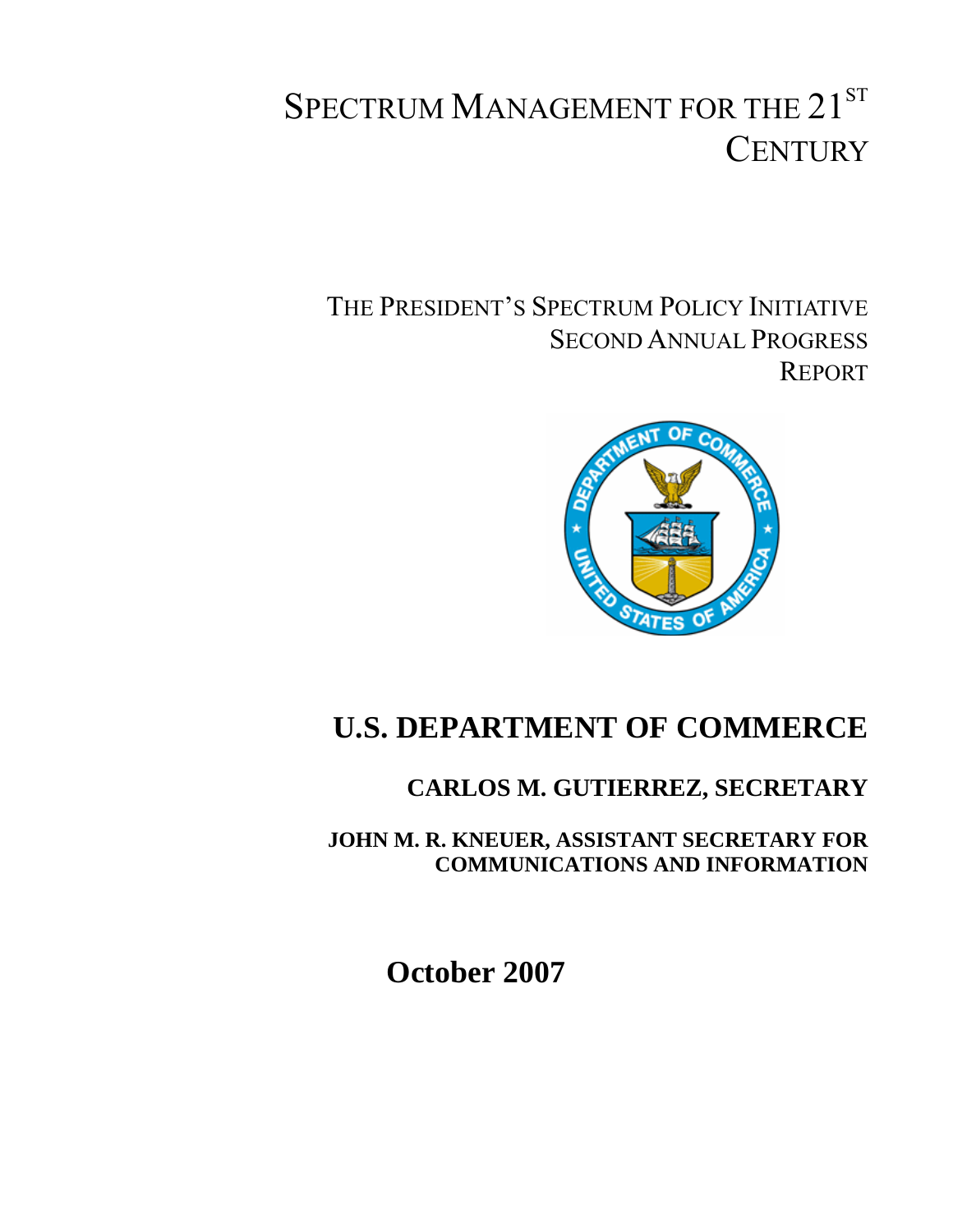## **TABLE OF CONTENTS**

### *PAGE*

|                    | <b>EXECUTIVE SUMMARY</b>                                                    |    |
|--------------------|-----------------------------------------------------------------------------|----|
| BACKGROUND         |                                                                             |    |
|                    | <b>PROGRESS SUMMARY</b>                                                     |    |
| I.                 |                                                                             | 5  |
| П.                 | <b>Formal Assessment of Spectrum Needs: The Technical Planning Process </b> |    |
| HI.                |                                                                             | 8  |
| IV.                | Commerce Spectrum Management Advisory Committee (CSMAC)                     | 8  |
| V.                 |                                                                             | 8  |
| VI.                |                                                                             | 9  |
| VII.               |                                                                             | 10 |
| <i>VIII.</i>       |                                                                             | 12 |
| $I\!X$ .           |                                                                             | 12 |
| $\boldsymbol{X}$ . |                                                                             | 13 |
| <b>CONCLUSION</b>  |                                                                             | 13 |

**Appendix A: Overview of Key NTIA Deliverables and Target Dates**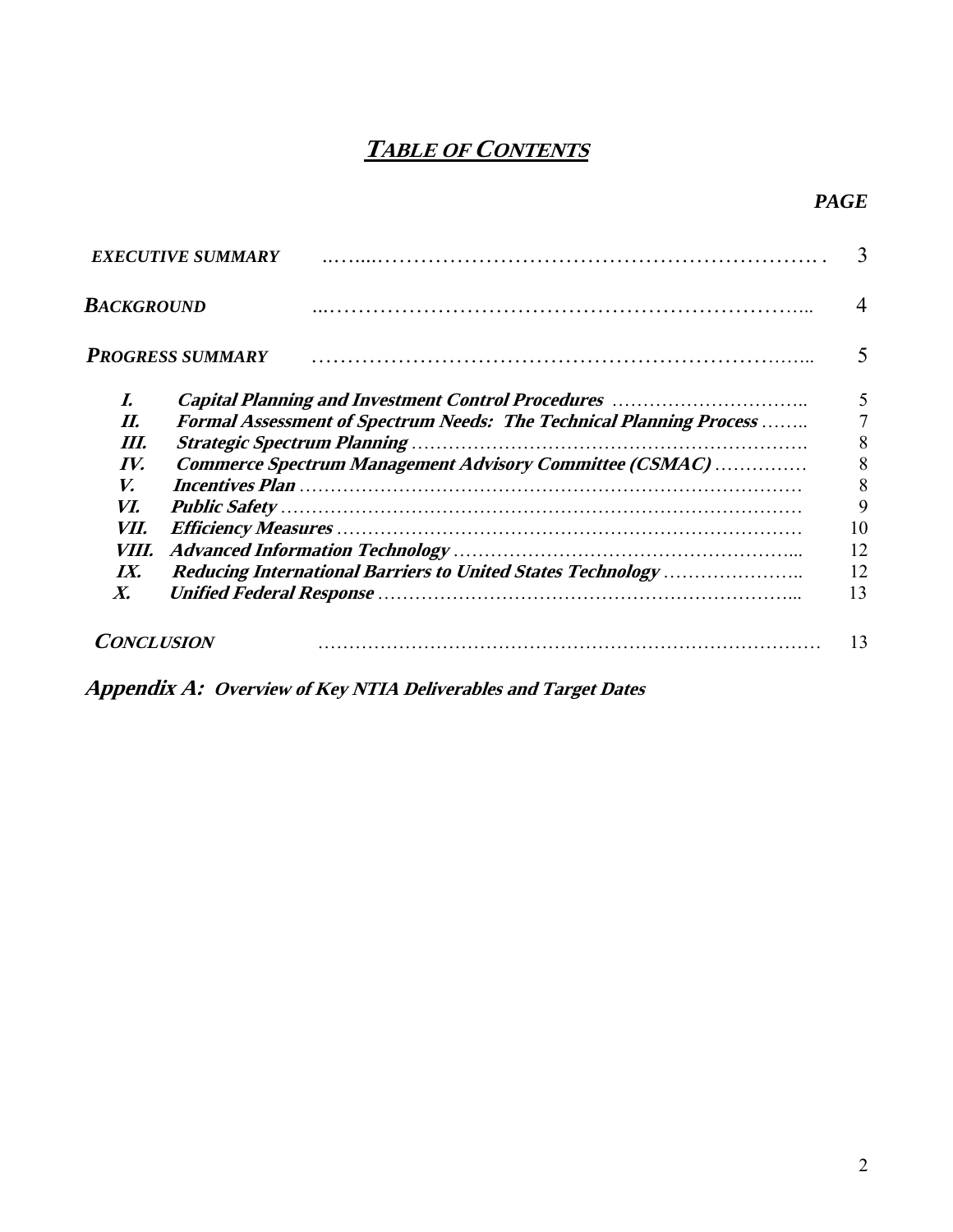#### **EXECUTIVE SUMMARY**

In this second year of the President's Spectrum Policy Initiative (Presidential Initiative), Executive Branch agencies accelerated the advances necessary for spectrum management policy to keep stride with  $21<sup>st</sup>$  Century challenges. Their achievements span the breadth of the Federal Government and even reach beyond to embrace private sector and international reform initiatives.

Agencies are charting a path of internal reform and external collaboration. Increasingly, agencies are realigning spectrum management functions to heighten their importance and to link strategic spectrum planning with overall strategic and capital planning in a more efficient way. Across the Executive Branch, federal officials are focusing greater attention on spectrum requirements, streamlining internal processes and collaborating among themselves, with state and local entities, and with the private sector, to meet their needs. All are participating in the "Working Level Groups" that NTIA has created to fulfill the goals of the Presidential Initiative*.* These advances mark significant milestones in pursuing a unified federal effort to meet the challenges of the *President's Initiative.*

Some agencies report achievements that serve as examples for other agencies. The National Telecommunications and Information Administration (NTIA) and the Federal Communications Commission (FCC) are automating regulatory processes. The United States Patent and Trademark Office (USPTO) has switched to all-commercial services. As the Department of Defense (DOD) moves toward net-centricity, it will use technological advances to assure dynamic access and communicationson-the-move. Agencies are increasing their use of unlicensed devices. Further examples include:

● Agencies are evolving their management structures to integrate spectrum, information technology, and strategic and capital planning into a comprehensive process that recognizes the importance of spectrum to national defense, homeland security, and other critical missions, as well as to the United States economy as a whole.

• The Executive Branch is taking a fresh look at its use of radio frequencies. Agencies used the strategic spectrum plans formulated under the Presidential Initiative to take an inclusive approach to their current and future spectrum needs. The result is that agencies are factoring alternatives such as the use of commercial systems and partnerships into spectrum requirements planning.

● Agencies are venturing into innovative projects to make their use of spectrum more effective and efficient. The Department of Energy (DOE) is exploring a telecommunications partnership with utility companies that would capitalize on the synergies of the already-interconnected power transmission grid. The Department of Justice (DOJ) is developing a shared network with other agency participants. The Department of Agriculture (USDA), together with other agencies, is leading a federal initiative to optimize the Federal Government's use of commercial wireless services. This project will reduce cost and improve quality of commercial wireless assets through a multiple-agency, blanket purchase agreement.

● DOD is transforming its spectrum management capabilities to support requirements such as communications-on the-move. When validated and mature, these capabilities will permit assured, on-demand access to spectrum anytime, anywhere.

• NTIA and the FCC are partnering to automate and streamline the frequency authorization and coordination process.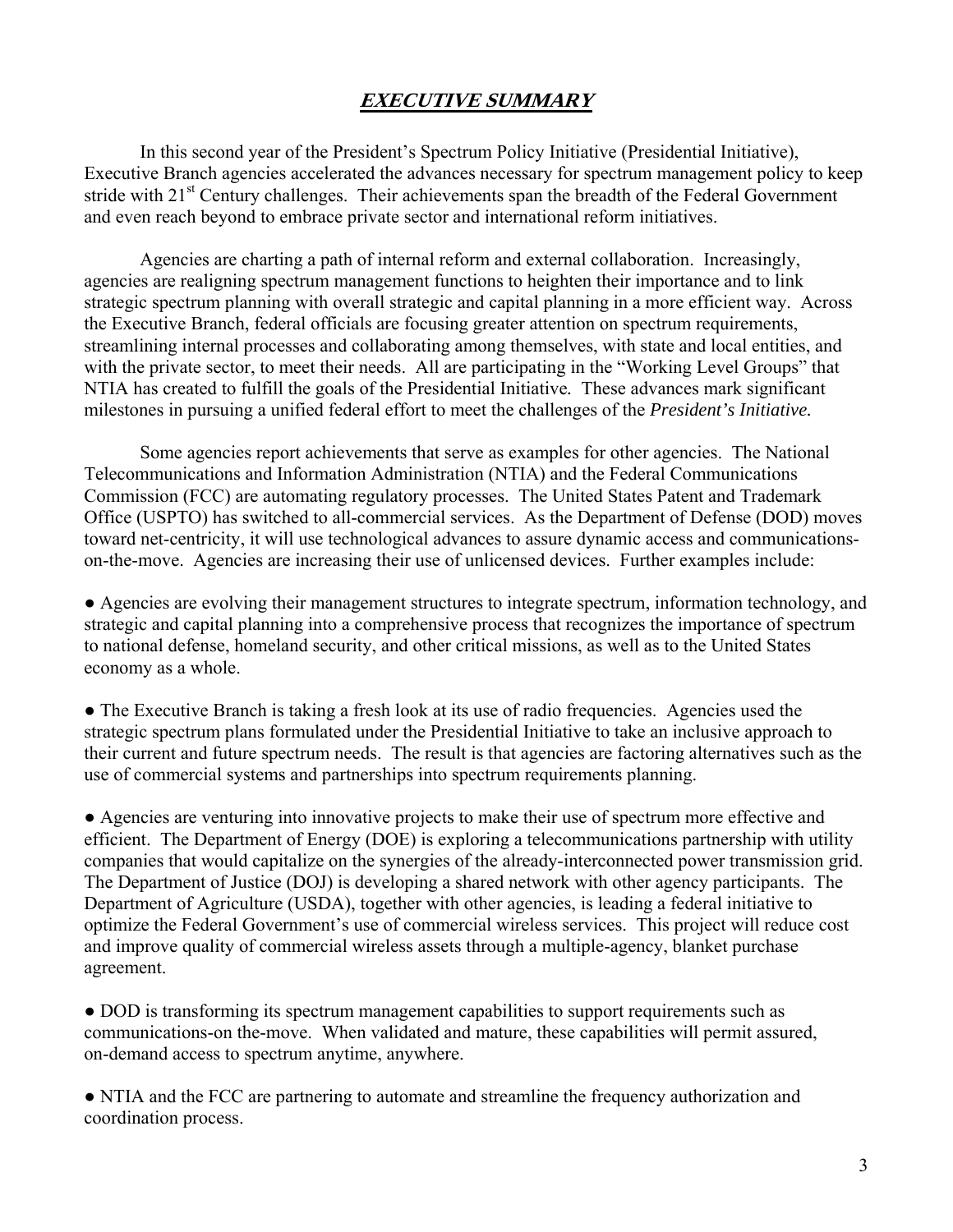• NTIA inaugurated the Commerce Spectrum Management Advisory Committee (CSMAC), giving NTIA the benefit of private-sector innovation and expertise, as well as facilitating understanding between commercial and federal users.

● NTIA selected the Wireless Accelerated Responder Network (WARN) to test the operational and costeffectiveness of sharing among federal, state and/or local governments and other non-federal users. In addition, USDA and Interior are exploring the formation of an inter-governmental council that would identify ways that these departments and their state partners could achieve technical interoperability for fire, law enforcement, and emergency response networks.

 These achievements are considerable given that they represent only the near-term actions of the federal agencies to realize the President's spectrum management vision. Federal agencies will continue their structural and policy improvements as the *President's Initiative* evolves.

## **BACKGROUND**

.

 $\overline{a}$ 

 This Second Annual Progress Report describes recent steps the Executive Branch has taken to realize the President's vision of a United States spectrum policy for the 21<sup>st</sup> century. In May 2003, the President launched an initiative to ensure that United States spectrum policy for the 21<sup>st</sup> century continues to mobilize the radio frequency resource in service of federal missions and national prosperity.<sup>[1](#page-3-0)</sup> This Presidential Initiative serves to foster economic growth; defend and secure our Nation; maintain U.S. global leadership in communications technology and services; and satisfy other vital U.S. needs in public safety, scientific research, federal transportation infrastructure, and law enforcement.

 The President has directed that federal agencies report each year on their progress toward these objectives.<sup>[2](#page-3-1)</sup> Accordingly, in October 2006, the Secretary of Commerce requested the heads of 15 departments and agencies to describe their respective progress during the second year of the Presidential Initiative.<sup>[3](#page-3-2)</sup> The Department of Homeland Security (DHS), pursuant to the President's directive, was specifically asked to provide a section for this Report detailing progress made with respect to public safety spectrum issues. The Secretary of Commerce also asked the Office of Management and Budget (OMB) to provide a report on its progress in providing guidance to the agencies for improving spectrum–related capital planning and investment control procedures.

NTIA has proposed an "evolutionary" approach to spectrum policy. The ultimate goal is efficient and effective use of the spectrum and, where appropriate, assured dynamic access to spectrum,

*[http://www.ntia.doc.gov/reports/specpolini/presspecpolini\\_report2\\_06242004.htm](http://www.ntia.doc.gov/reports/specpolini/presspecpolini_report2_06242004.htm) (collectively "June 2004 Reports").* 

<span id="page-3-0"></span><sup>&</sup>lt;sup>1</sup> Presidential Memorandum on Spectrum Policy for the 21st Century, 69 Fed. Reg. 1568 (Jan. 9, 2004), 39 Weekly Comp. Pres. Doc. 726, 727 (May 29, 2003), *available at* <http://www.whitehouse.gov/news/releases/2003/06/20030605-4.html>. Pursuant to this directive, NTIA issued two reports. *See,* Department of Commerce, *Spectrum Policy for the 21st Century – The President's Spectrum Policy Initiative: Report 1, Recommendations of the Federal Government Spectrum Task Force* (June 2004), *available at* <http://www.whitehouse.gov/news/releases/2004/11/20041130-8.html>; and Department of Commerce, *Spectrum Policy for the 21st Century – The President's Spectrum Policy: Report 2, Recommendations from State and Local Governments and Private Sector Responders* (June 2004), *available at*

<span id="page-3-1"></span><sup>2</sup> *President's Memorandum on Improving Spectrum Management for the 21st Century*, 49 Weekly Comp. Pres. Doc. 2875,  $\S$  3(c) (Nov. 29, 2004) (2004 Executive Memorandum).

<span id="page-3-2"></span>Broadcasting Board of Governors (BBG), DHS, DOD, Department of Commerce (through the National Oceanic and Atmospheric Administration, Department of the Interior, National Aeronautics and Space Administration, National Science Foundation, Department of Veterans Affairs, Department of State, Department of Transportation, Department of Energy, United States Postal Service, Treasury, DOJ, and USDA.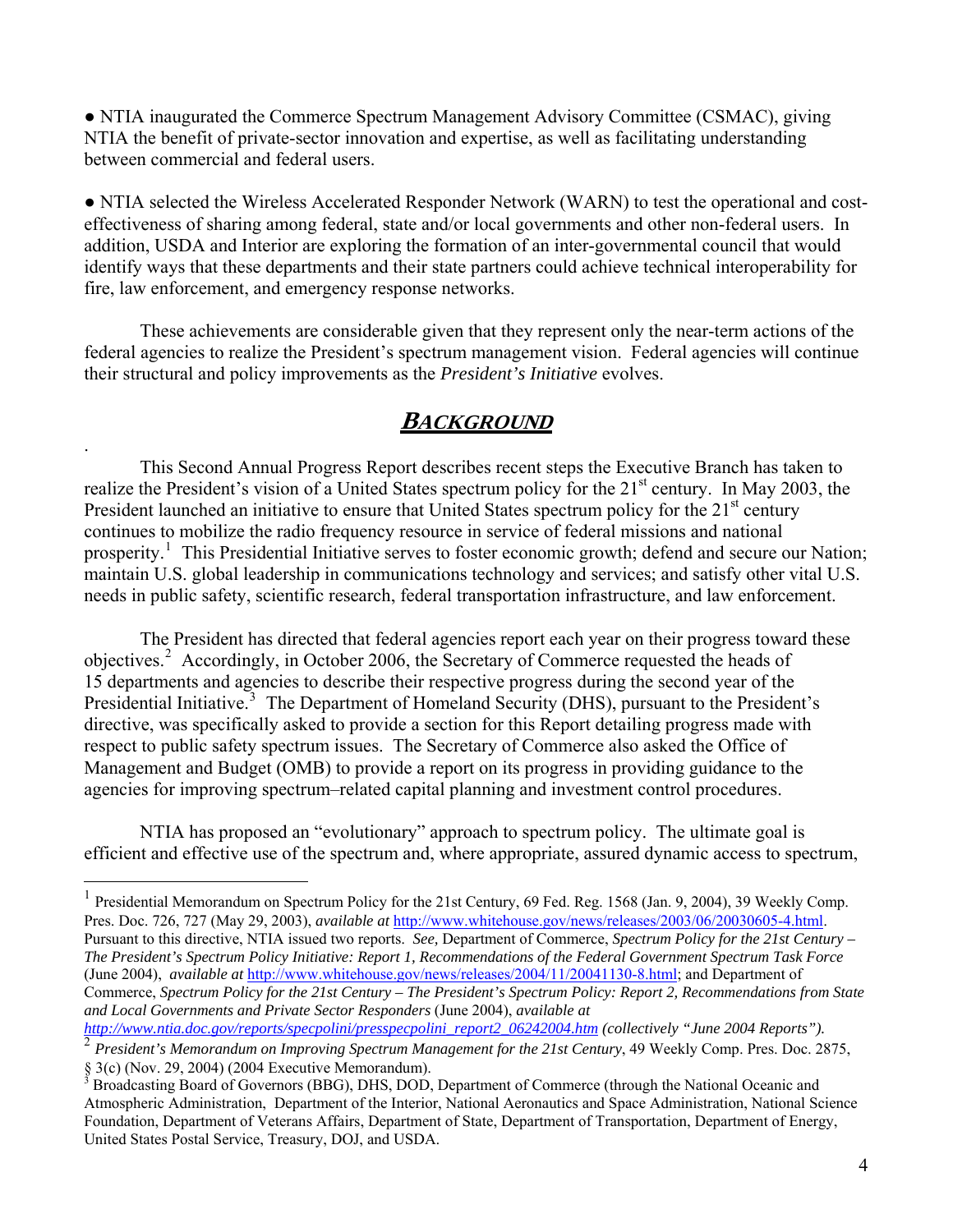to be achieved in judicious and incremental steps. This Report chronicles the near-term successes of the Executive Branch on this course.

## **PROGRESS SUMMARY**

#### *I. Capital Planning and Investment Control Procedures***.**

Pursuant to the President's directive, OMB instructed federal agencies to consider the economic value of radio spectrum when developing justifications for new systems, beginning with fiscal year 2007 budget requests.<sup>[4](#page-4-0)</sup> The Secretary of Commerce asked each agency to report on implementation of this charge.

#### A. Valuation.

 $\overline{a}$ 

Federal agencies are working to better integrate planning for spectrum-dependent investments into overall federal agency strategic and capital planning processes. For example, DOD is developing a "spectrum scorecard," i.e., a system-engineering methodology to facilitate trade-off consideration of spectrum efficiency, effectiveness, and supportability as systems are designed.<sup>[5](#page-4-1)</sup>

To develop its economic analysis, DOJ is using cost data from the bids it is receiving to build a shared trunked federal network. DOJ also intends to use data derived from spectrum auctions and other sources.

The Treasury Department also included shared trunked network investment in its OMB submission for integrated information technology (IT) infrastructure. Treasury explains that developing the trunked network business case was a first step in ensuring that spectrum-dependent systems are included in Treasury's IT capital planning.

NSF proposals for new science facilities are peer-reviewed by the scientific community. This process has efficient spectrum use as an evaluation criterion.

#### B. Evolving Management Approaches.

Agencies are coordinating spectrum management with capital planning and other programs, particularly IT. USDA's new "USDA Guide for Creating an Agency Telecommunications Plan" defines radio and spectrum management as part of Information Technology. The Broadcasting Board of Governors (BBG) has established a Capital and Information Technology Planning Process that ensures that all OMB guidelines are followed. The DOD, DOE, and the Department of Veterans Affairs (VA), are integrating spectrum management, enterprise architecture, and capital planning. DOD's Defense Spectrum Management Architecture will include a robust common set of enterprise architecture products for net-centric spectrum management. DOE is drafting a departmental order that formally requires that spectrum and spectrum-dependent assets be included in all capital planning processes.

<span id="page-4-0"></span><sup>4</sup> The Office of Management and Budget Circular A-11, § 33.4 (2006), *available at*  http://www.whitehouse.gov/omb/circulars/a11/current\_year/s33.pdf.

<span id="page-4-1"></span><sup>&</sup>lt;sup>5</sup> "Supportability" refers to the integration of spectrum planning into DOD's requirements and acquisitions processes. The assessment of "spectrum supportability" requires, at a minimum, receipt of equipment spectrum certification, reasonable assurance of frequency availability from host nations, and a consideration of electromagnetic compatibility. DOD Directive 4650.1, Policy for Management and Use of Electromagnetic Spectrum, at E2.1.10 (June 8, 2004).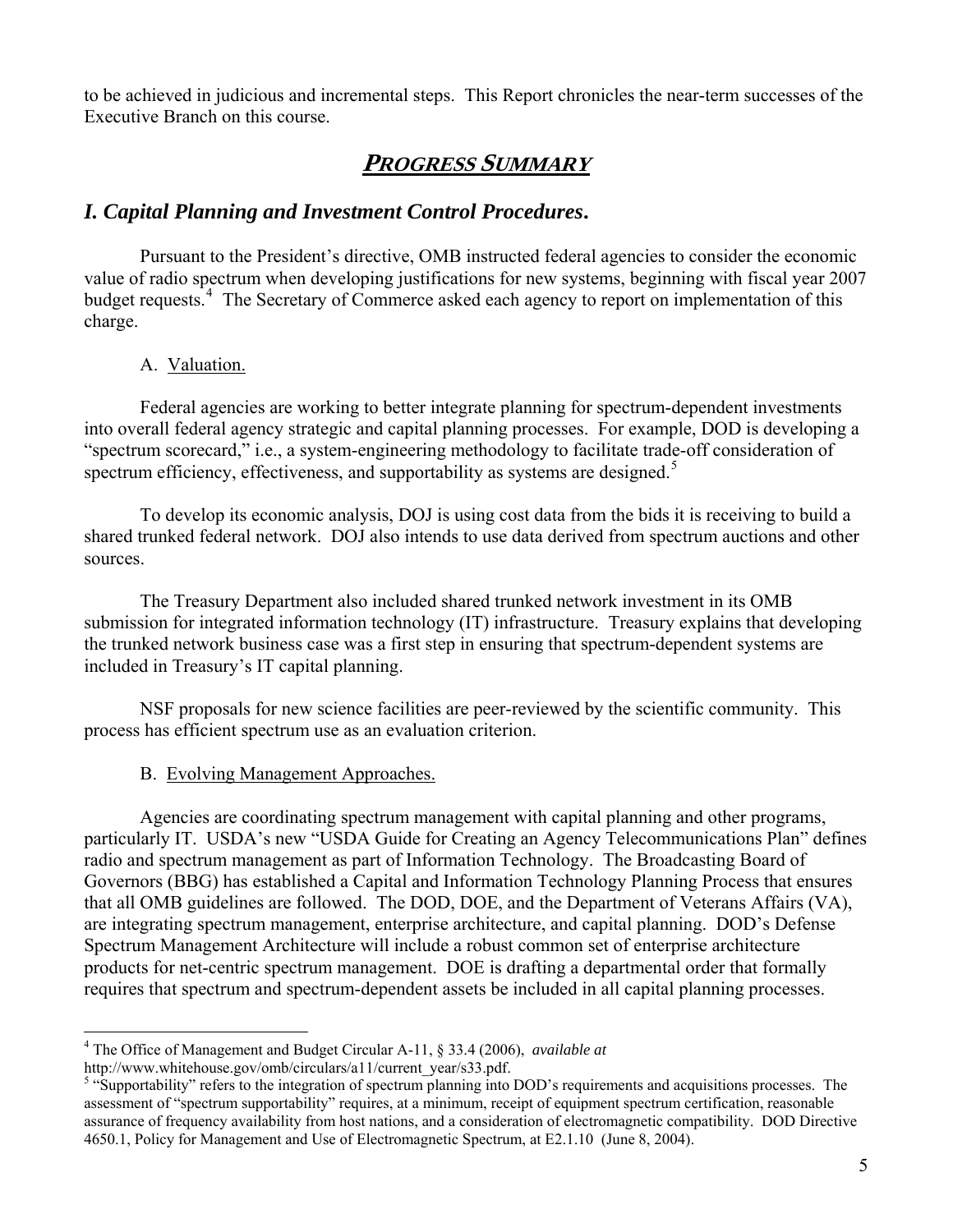Many agencies have reformed their organizational structure to improve spectrum management. Treasury and the U.S. Postal Service (USPS) have both centralized spectrum management into a single office, with a governance committee comprised of representatives from operational units. Treasury explains that its Wireless Programs Office (WPO) Governance Board will facilitate better understanding of the bureaus' needs for spectrum. The VA has developed a Spectrum Management Improvement Plan. This plan is the VA's starting point for accomplishing its long-term goals. The VA hopes to facilitate collaboration between business and technical staff to develop the next generation of spectrum management "best practices." The VA states that it has reorganized many departments, and added spectrum managers. It is pursuing more partnerships with federal, state and local agencies, and with commercial organizations. DOJ now holds quarterly department meetings to review spectrum issues and evaluate more effective ways to apply spectrum management principles.

DOD bases its spectrum management requirements on Presidential Initiative principles. DOD is revising its official policy to incorporate the President's directives.<sup>[6](#page-5-0)</sup> DOD is also finalizing a 2007 Electromagnetic Spectrum Management Strategic Plan. A key goal of this plan is the creation of the Global Electromagnetic Spectrum Information Systems (GEMSIS), a "system of systems" approach providing DOD the overarching framework for future capabilities. While the long-term vision (2020) is still general, in the near and mid-term GEMSIS will begin to build an integrated set of capabilities that will operate across service and functional lines. GEMSIS will enable wireless devices to integrate spectrum and network-centric operations, increasing spectrum efficiency, agility, and sharing.

#### C. Budget and Investment Control.

Agencies are sharpening the mechanisms that track and control radio system investments. DHS has created multiple internal checks in its investment review process that map to OMB requirements. DOD's efforts to ensure spectrum "supportability" aim to minimize cost, avoid schedule delays, and improve operational effectiveness of spectrum-dependent systems. To this end, DOD has updated its Defense Acquisition Guidebook and added spectrum management modules to the Defense Acquisition University Program Manager curriculum. DOD is also developing a streamlined methodology for quantifying its spectrum requirements. DOJ conducts periodic senior-level reviews of its wireless programs. Treasury states that the procurement process for a new trunked, shared network enables it to determine the best technical and business solutions to balance spectrum efficiency and cost.

USDA states that its internal controls exceed the detail that OMB requires.<sup>[7](#page-5-1)</sup> Its new agency telecommunications guide provides additional data that complement existing procedures. The new USDA "Guide for Creating an Agency Telecommunications Plan" requires reporting of commercial wireless expenditures, such as for cellular and satellite. USDA now requires that vendors offer automated tracking tools and specialized personnel qualified to perform rate plan optimization analyses, inventory control, and billing reconciliation for commercial wireless equipment and rate plans. USDA has joined a new federal initiative to improve the tracking and economic performance of federal use of commercial wireless services.<sup>[8](#page-5-2)</sup> This effort will culminate in a blanket purchase agreement that can serve multiple federal agencies, improving quality and decreasing cost.

 $\overline{a}$  $^{6}$  *Id.*  $^{7}$   $\Omega_{\rm M}$ 

<span id="page-5-1"></span><span id="page-5-0"></span>OMB Circular A-11, Exhibit 300.

<span id="page-5-2"></span><sup>&</sup>lt;sup>8</sup> The Federal Strategic Sourcing Initiative (FSSI), Wireless Handheld Devices and Services Commodity Team (Wireless Team) was launched in January 2006 to improve the tracking of commercial wireless assets and rate plans. The FSSI is based on an OMB 2004 directive, and jointly run by the General Services Administration (GSA) and the Department of the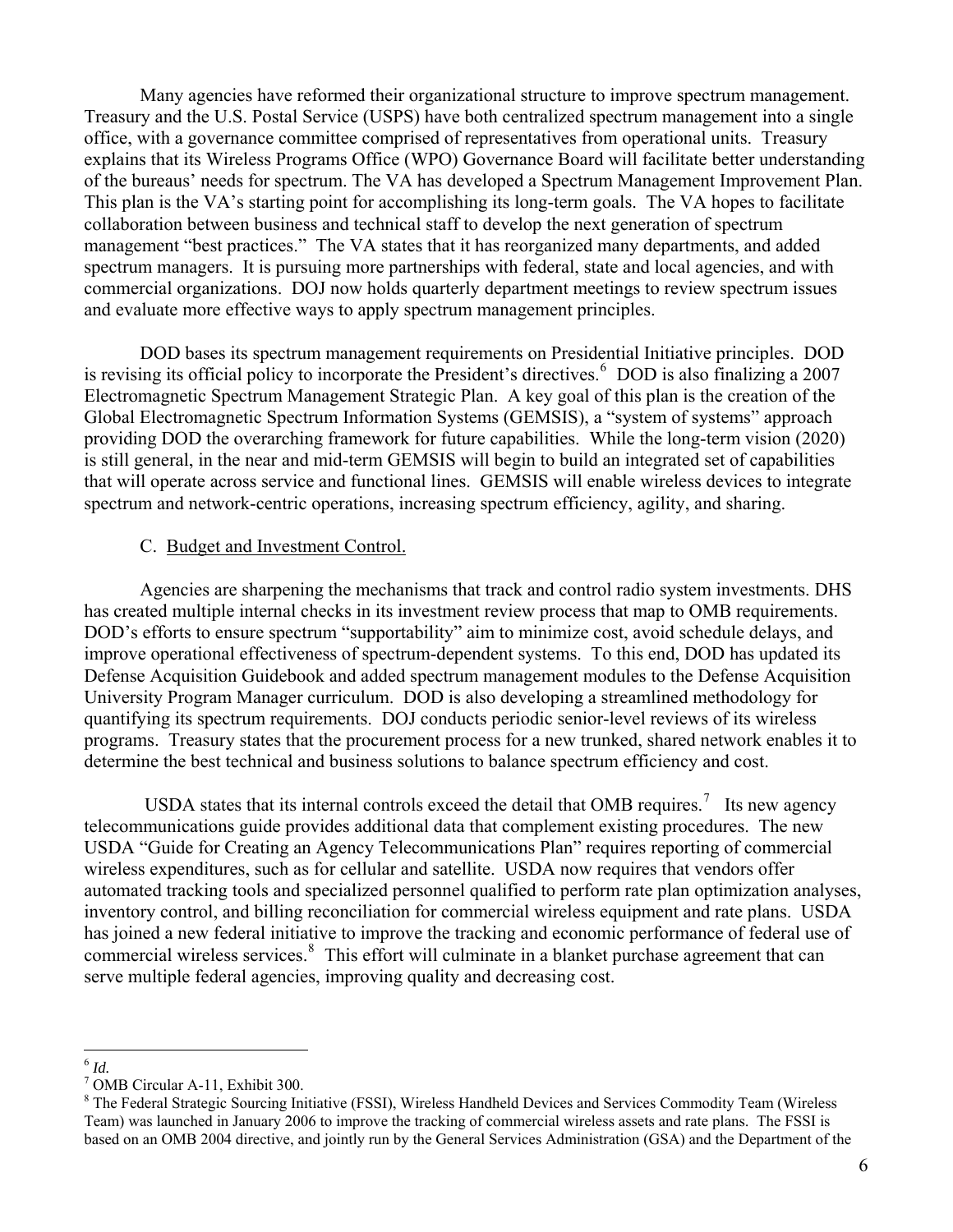#### D. Ongoing Collaboration.

NTIA is working with key agencies to identify various agency practices with respect to capital planning for spectrum-dependent systems. NTIA is also working to revise its system certification rules to reinforce improved capital planning methods as directed by OMB.

#### **II. Formal Assessment of Spectrum Needs: The Technical Planning Process.**

The President directed that agency heads implement a formal process to evaluate proposed needs for spectrum.<sup>[9](#page-6-0)</sup> The 2004 Executive Memorandum requires federal agencies to make this evaluation before seeking certification from NTIA for new or upgraded radio systems.<sup>[10](#page-6-1)</sup> Accordingly, NTIA, in collaboration with a number of federal agencies, is reviewing existing agency processes. Initial efforts are focused upon recent Department of Defense reforms, as the majority of requests for certification of spectrum support are submitted by the military services.<sup>[11](#page-6-2)</sup>

Agencies across the government are improving spectrum planning as a result of formal assessments. The Coast Guard has improved its spectrum certification process in connection with the Integrated Deepwater Program.<sup>[12](#page-6-3)</sup> It has updated its Major Systems Acquisition Manual to include spectrum certification. DOJ now holds quarterly department meetings to review spectrum issues and evaluate more effective ways to apply spectrum management principles. DHS has installed spectrum tracking and engineering analysis tools to streamline spectrum processing and control. New DHS software analyzes the effectiveness of communications equipment for current and future proposed projects. The VA developed a spectrum evaluation process that includes best practices to avoid spectrum interference or congestion, determination of facility requirements, formulation of a communications plan, and evaluation of devices and spectrum used. DOT uses existing senior-level management and technical processes to evaluate new spectrum requirements. Treasury, Commerce, and USPS are formalizing their agency spectrum policies. Treasury is updating its spectrum policy directive to require that spectrum needs be considered and NTIA certification obtained before obligating funds for spectrum-dependent systems. Commerce is finalizing a Department Administrative Order on spectrum management policies.

Treasury. Wireless Team participants are partnering with tier-one wireless carriers to baseline agency inventories, update old plans, and negotiate lower prices for cellular service renewals.

<span id="page-6-1"></span><span id="page-6-0"></span><sup>9</sup>  $^{9}$  2004 Executive Memorandum, 49 Weekly Comp. Pres. Doc. 2875, § 2(a). 10  $_{1d}$ 

<span id="page-6-2"></span><sup>10</sup>*Id.* <sup>11</sup>*See, e.g.,* DOD Directive 4650.1, at 4.6 (June 8, 2004), *available at*

[http://www.dtic.mil/whs/directives/corres/pdf/d46501\\_060804/d46501p.pdf](http://www.dtic.mil/whs/directives/corres/pdf/d46501_060804/d46501p.pdf). This directive provides, among other things, that DOD shall consider sharing spectrum with other federal agencies and with commercial users.

<span id="page-6-3"></span> $12$  The Coast Guard's Integrated Deepwater System is a multi-year program to modernize and replace aging ships and aircraft, and to improve command and control and logistics systems. *See generally* Integrated Coast Guard Systems- Deepwater, http://www.icgsdeepwater.com/overview/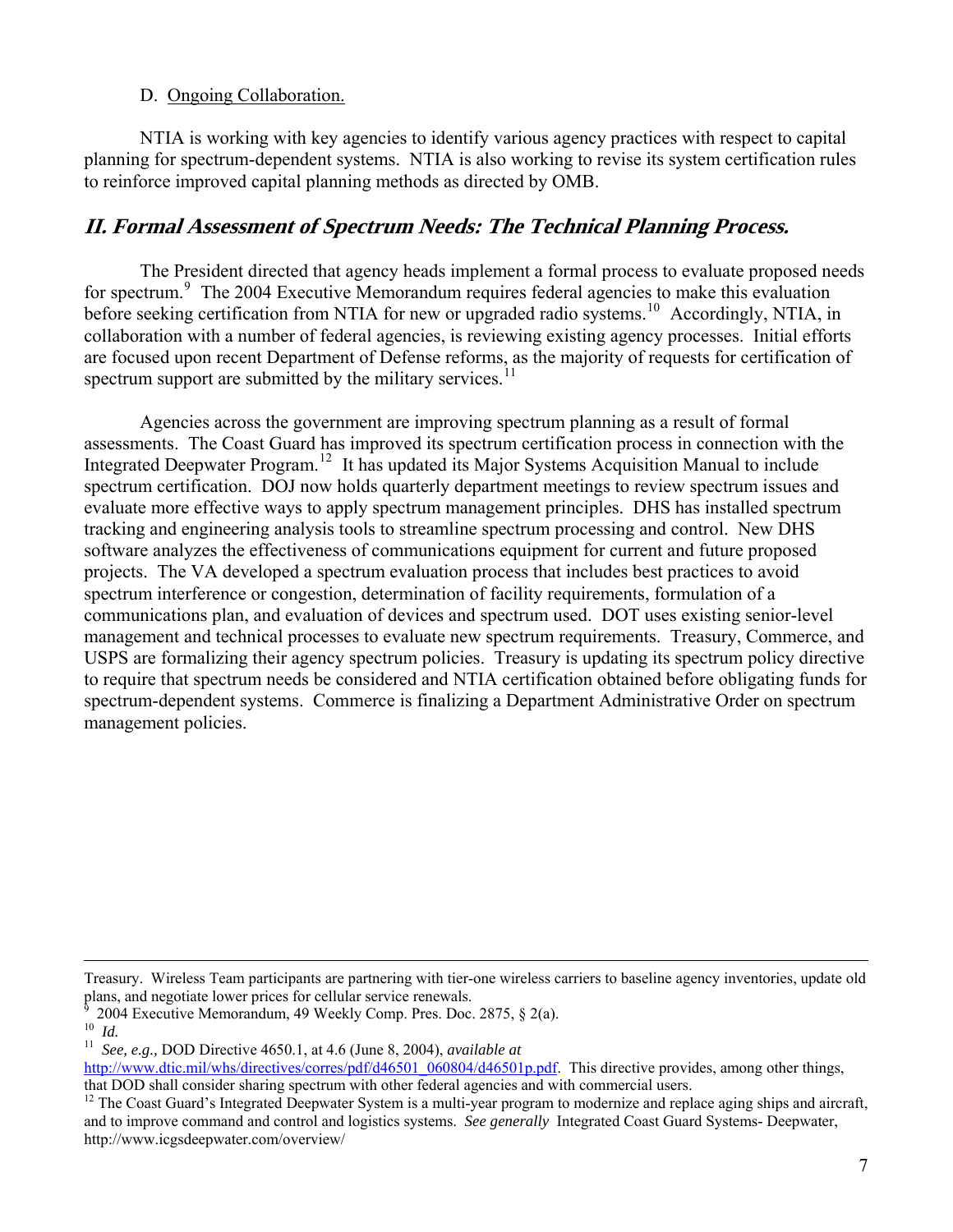#### *III. Strategic Spectrum Planning.*

The 2004 Executive Memorandum directed federal agencies to formulate agency-specific strategic spectrum plans which would detail (1) future spectrum requirements, (2) planned uses of new technologies, and (3) suggested spectrum efficient approaches to meeting identified requirements. The 2004 Executive Memorandum also required that DHS, through consultation with other federal, state, and local agencies, develop a Spectrum Needs Plan to address public safety spectrum needs, as well as the continuity of Government operations."<sup>[13](#page-7-0)</sup>

All 15 agencies responded to the President's directive with agency-specific plans in November 2005. NTIA integrated the 15 agency plans into a comprehensive Federal Strategic Spectrum Plan (Federal Plan). This Federal Plan forms the core of the national strategic vision for meeting critical future spectrum needs. NTIA now plans to work with the FCC to create a National Strategic Spectrum Plan.<sup>[14](#page-7-1)</sup> In the meantime, federal agencies have begun updating their agency-specific plans for the next biennial submission in November 2007.

A number of agencies, such as BBG, are using their agency-specific strategic spectrum plans as the baseline for further achievements under the Presidential Initiative*.* Several agencies, such as USDA, Treasury, and DHS, plan to continue implementing the goals and strategies outlined in their plans. USDA has developed a draft Program Management Plan to formalize the execution of the USDA Strategic Spectrum Plan as a continuous improvement process. DOE created a "lessons learned" document based on the development of the agency's 2005 plan. As noted above, DOD is finalizing a 2007 Electromagnetic Spectrum Management Strategic Plan, a plan establishing extensive goals and objectives to guide the DOD toward realizing its net-centric vision for management of the electromagnetic spectrum.

#### **IV. Commerce Spectrum Management Advisory Committee (CSMAC).**

The Department of Commerce in November, 2006 appointed 18 private-sector experts to serve on a spectrum management advisory committee.<sup>[15](#page-7-2)</sup> The committee will advise the Assistant Secretary of Commerce for Communications and Information on domestic spectrum policy and management to enable the introduction of new spectrum-dependent technologies and services, including policy reforms for expediting the American public's access to broadband services, public safety, digital television, and long-range spectrum planning. This committee provides an opportunity for NTIA to gain information on technology trends and to benefit from the insights and experiences of the commercial sector.

#### **V. Incentives Plan.**

NTIA developed a project plan in February 2006 that intends to develop and address both market and non-market based incentives to promote more efficient and effective government spectrum use, while protecting national and homeland security, critical infrastructure, and government services.<sup>[16](#page-7-3)</sup>

 $\overline{a}$ 

 $13$  2004 Executive Memorandum, 49 Weekly Comp. Pres. Doc 2875, § 3(a).

<span id="page-7-2"></span><span id="page-7-1"></span><span id="page-7-0"></span><sup>&</sup>lt;sup>14</sup> *Id.*<br><sup>15</sup> The 2004 Executive Memorandum ordered the Department of Commerce to implement of all of the recommendations contained in the June 2004 reports issued pursuant to the President's 2003 directives and not specifically addressed elsewhere in the 2004 Memorandum. 2004 Executive Memorandum, 49 Weekly Comp. Pres. Doc. 2875, § 3(c). Recommendation 1 of Report 2 called for the creation of a federal advisory committee on spectrum matters. Report 2, *supra* note 1

<span id="page-7-3"></span><sup>&</sup>lt;sup>16</sup> The President directed the Secretary of Commerce, in coordination with other federal agencies, to develop a plan for identifying and implementing incentives to promote more efficient and effective spectrum use, while protecting national and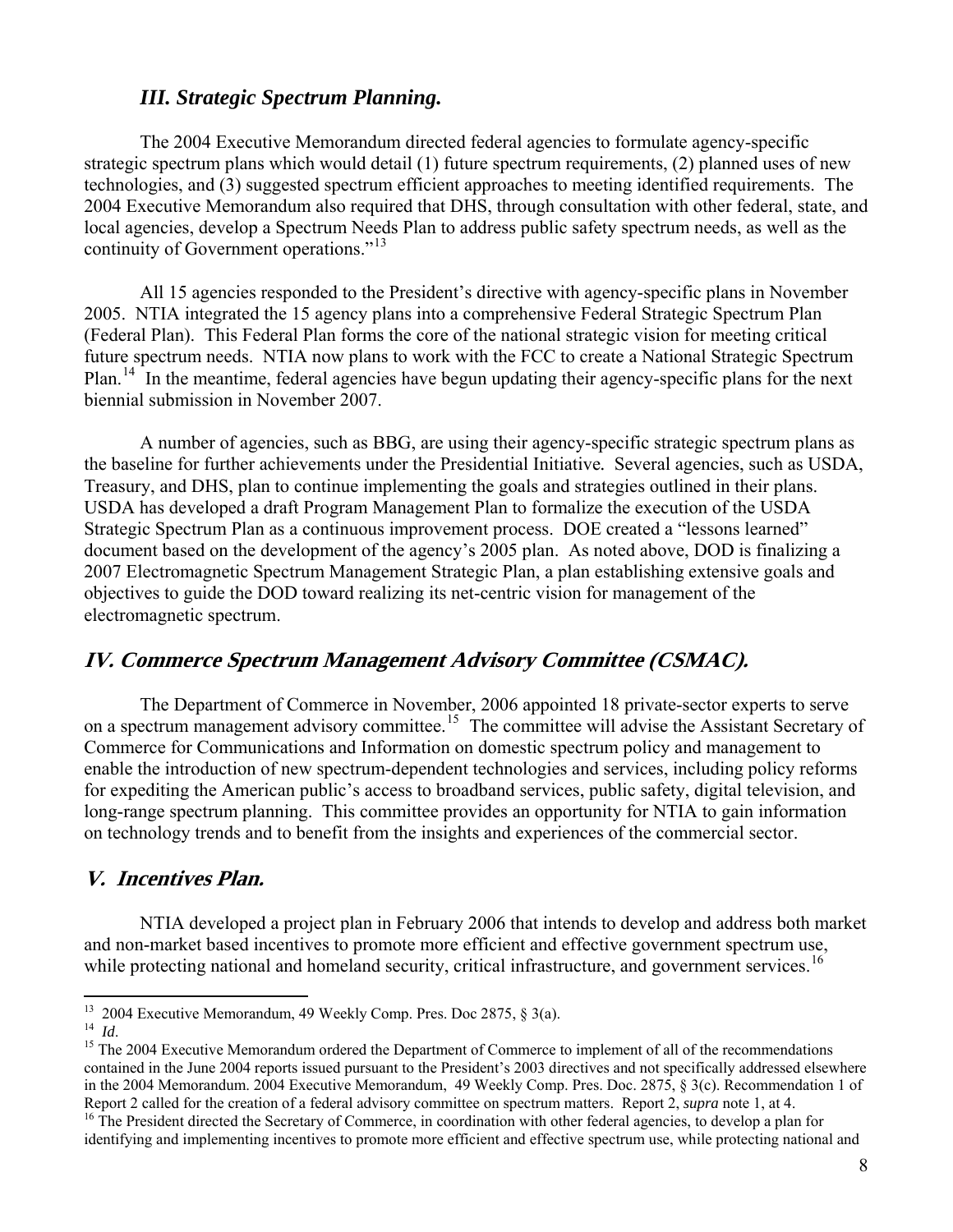NTIA's plan includes two major tasks. The first task addresses incentives to improve spectrum efficiency by federal agencies; the second task addresses incentives to improve spectrum efficiency in both the federal and non-federal sectors.

NTIA completed two projects related to implementation of federal incentives. In early 2006, NTIA conducted a two-day policy reform workshop at the National Academy of Sciences on the use of economic or other incentives that could increase the efficiency of federal and non-federal spectrum use. Experts from government and the private sector addressed spectrum valuation, rights and secondary markets, sharing, and fees. The workshop brought together experts from government, industry, and academia to examine the advantages and disadvantages of particular incentive mechanisms and best practices for both the private sector and government agencies. In 2006, NTIA reviewed the spectrum management approaches of 33 countries to identify international practices for incorporating market mechanisms into spectrum management. The results will be compiled in a report due to be released in 2007.

In support of the NTIA spectrum incentives program, Treasury is assisting with efforts to identify opportunities for federal agencies to make their spectrum available to other federal and nonfederal users. These opportunities could encourage efficiencies and alternative approaches to satisfying mission needs.

#### **VI. Public Safety.**

#### A. Spectrum Needs Plan.

DHS submitted to the President a "Spectrum Needs Plan," which describes the requirements of the public safety community. The plan includes an annex on continuity of government operations.

#### B. Federal/Non-Federal Public Safety Demonstration Program.

NTIA selected the Washington, D.C., Wireless Accelerated Responder Network (WARN) to test the operational and cost effectiveness of sharing spectrum and communications infrastructure among federal, state and/or local governments, and other non-federal users.<sup>[17](#page-8-0)</sup> This program operates on a dedicated public safety network in the 700 MHz band under an experimental FCC license. WARN provides real-time video for city-wide remote surveillance, chemical and biological detection, and other emergency-related services.

#### C. Interoperability.

DOJ upgraded inter-agency connectivity in 21 of 25 targeted metropolitan areas. The High Risk Metropolitan Areas Interoperability Assistance Program (25 cities) implemented interoperability channels in 11 cities, improving federal-to-federal and federal-to-local/state communications.<sup>[18](#page-8-1)</sup> These multi-agency projects create a foundation for more interagency and intergovernmental collaboration and better spectrum use.

homeland security, critical infrastructure and government services. 2004 Executive Memorandum, 49 Weekly Comp. Pres. Doc. 2875, § 3(b).

<span id="page-8-1"></span><span id="page-8-0"></span><sup>&</sup>lt;sup>17</sup> Report 2, Recommendation 9(b). *supra* note 1, at 4.<br><sup>18</sup> In part as a response to a request from Congress, DOJ has been leading the 25 cities project to provide targeted cities with basic and immediate interagency communications capabilities among local, state, and federal agencies during emergency response. Twenty-five cities were selected using criteria that included perceived risk and population size.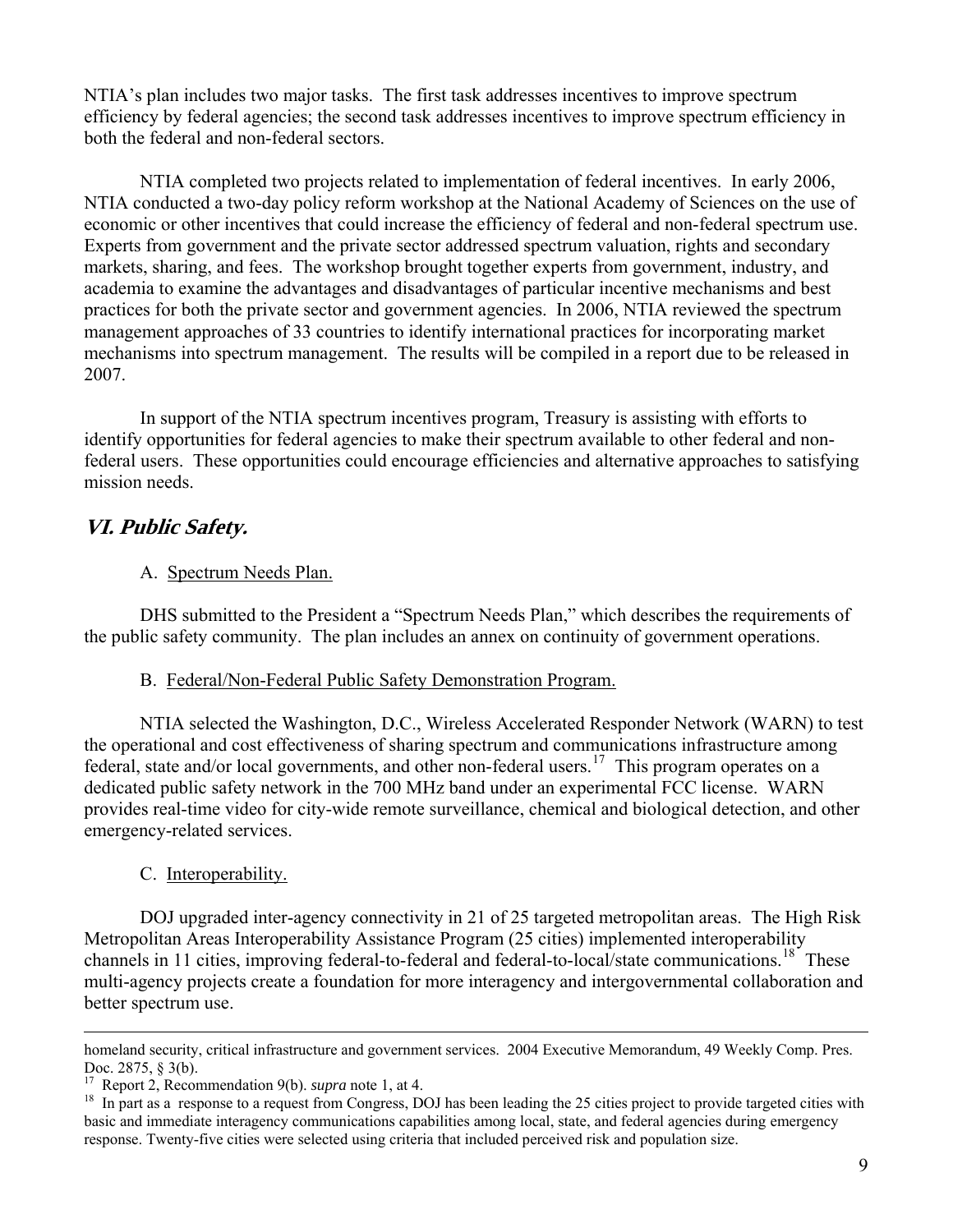Agencies are exploring creative ways to maximize the reliability and availability of emergency communications. DOE field sites at the Argonne, Oak Ridge, and Idaho National Laboratories are enhancing interoperability with local public safety agencies. The Idaho Lab is considering connecting to a new state 700 MHz radio system. The Oak Ridge Lab plans to join an 800 MHz area-wide federal, state and local homeland security mutual aid network.

DOJ developed a matrix of federal law enforcement and incident response interoperability channels that federal agencies and their non-federal partners in major metropolitan areas can use. This matrix identifies the channels that continue to be available as land mobile systems transition from wideband to narrowband.

DHS established an interoperability scorecard for more than 70 urban areas. The scorecard rates interoperability levels of these areas so that interoperable communications can be improved where needed.

#### D. Port Security.

The Coast Guard identified critical spectrum needs for port security.

#### **VII. Efficiency Measures.**

A. Sharing.

Federal agencies are cooperating across inter-agency, intra-agency, and jurisdictional boundaries to pool and maximize radio frequency resources. DOJ is expanding a pilot interoperability program in Washington and Oregon. DOJ also partnered with these states to share microwave backbone systems, reducing the need for use of additional federal frequencies.

DOE's Argonne National Laboratory partnered with the Illinois State Police in a new statewide 800 MHz system. This new system replaces the laboratory's legacy land mobile system with a shared interoperable system. DOE is considering whether to partner with power utilities in sharing telecommunications infrastructure.

DOJ is constructing a shared narrowband land-mobile system along the Gulf Coast. The new system will consolidate into a single infrastructure land-mobile communications for its public safety and law enforcement agencies.

 The Bureau of Industry and Security cancelled all frequencies reserved for its use and is in the process of coordinating a Memorandum of Agreement with the Department of Homeland Security to use DHS's National Law Enforcement Communications Center for its land mobile radio requirements.

B. New Technologies.

DOD is pioneering ways to share spectrum more effectively. In August 2006, the Defense Advanced Research Projects Agency (DARPA) successfully demonstrated neXt Generation (XG) technologies for DOD and other representatives from the Federal Government and industry regulatory community. The XG program aims to develop "policy-defined" smart radios that can dynamically access available spectrum. A "policy" refers to a regulatory, military, or technical rule that dictates how to avoid interference.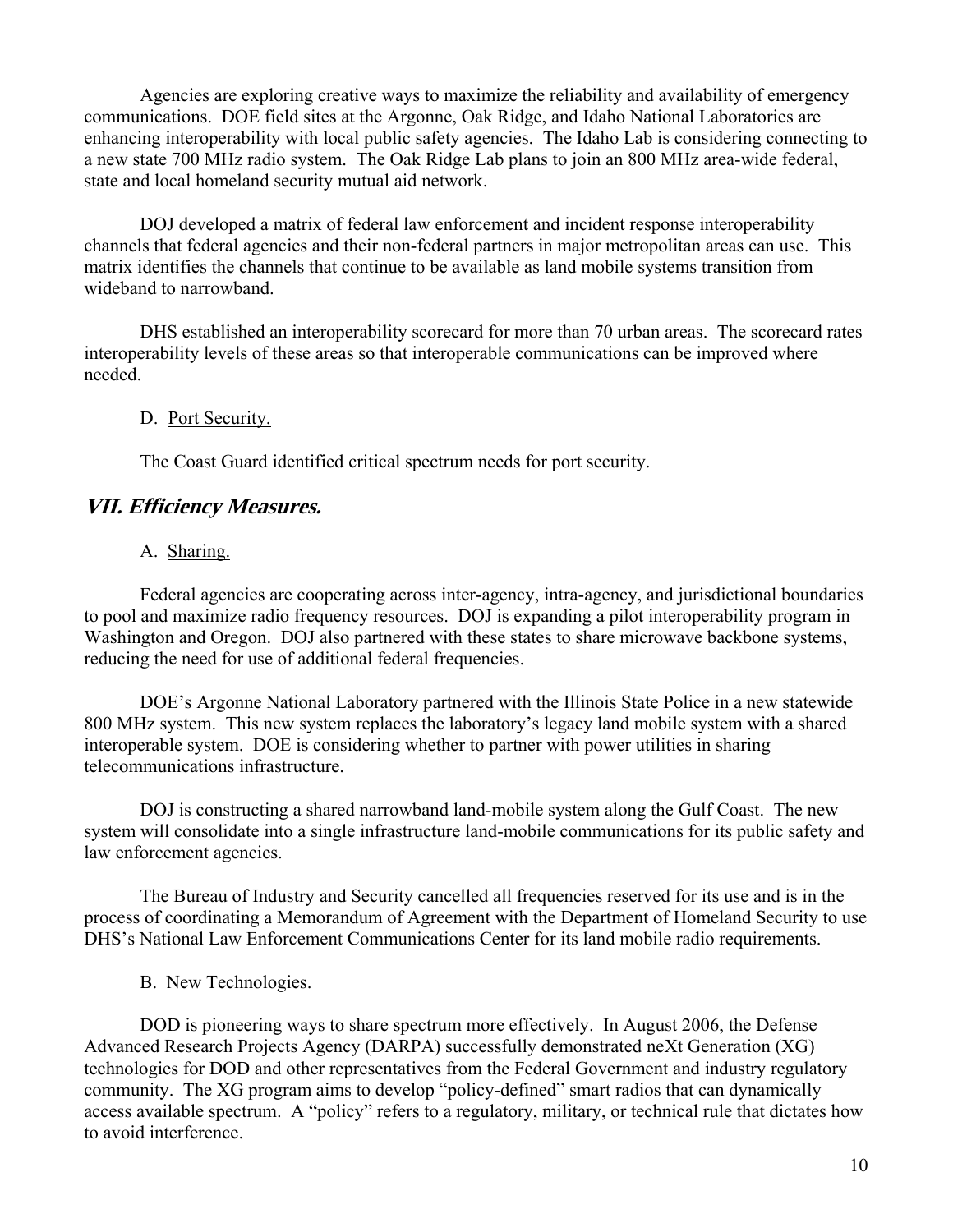The VA is deploying IPv6 technology to permit voice over IP on land mobile radio.<sup>[19](#page-10-0)</sup> BBG continues to increase the use of Internet services long-term, alleviating some spectrum demand, particularly for congested shortwave spectrum.

NOAA's National Weather Service is deploying the Radiosonde Replacement System (RRS).<sup>[20](#page-10-1)</sup> The RRS will use the Global Positioning System (GPS) to track radiosondes.<sup>[21](#page-10-2)</sup> RRS reduces the amount of spectrum needed for radiosondes by half.

#### C. Commercial Services and Unlicensed Devices.

Use of commercial services, where appropriate for an agency's mission, can conserve valuable spectrum and also save other federal resources. Several agencies have expanded their use of non-federal spectrum services.

The USPTO cancelled all its frequency assignments, switching from dedicated federal spectrum use to commercial service.

USDA has instituted a method for substituting the most cost-effective commercial satellite services for federally owned radio systems in remote locations. USDA conducts a cost-trade off analysis and applies various procurement procedures to find the best overall value.

The VA is using commercial systems and many unlicensed and Part 90 radio frequency devices.<sup>[22](#page-10-3)</sup> The VA participates in many state and county 800 and 900 MHz systems. This includes a recent initiative in Oregon where emergency frequencies are shared by emergency medical technicians, police, fire and rescue, and trucking. The VA is installing new 900 MHz systems in its hospitals. It is also implementing a VSAT (very small aperture terminal) satellite network, which can be used for emergency response, the government's Continuity of Operations Program (COOP) and tele-health. The VA is using 802.11 wireless devices for Bar Code Medication Administration (BCMA), and plans to expand its use of 802.11 technology.<sup>[23](#page-10-4)</sup> The USPS states that it is rechanneling some licensed frequency applications to use Part 15 unlicensed devices.

#### D. Spectrum Engineering and Analytical Tools.

 NTIA's engineers, in cooperation with the federal agencies, are focused on finding answers and aids to improve federal spectrum management. In assessing spectrum efficiency in the land mobile radio (LMR) frequency bands, a three-phase study is being performed.<sup>[24](#page-10-5)</sup> In conjunction with the three-

 $\overline{a}$ 

<span id="page-10-0"></span><sup>&</sup>lt;sup>19</sup> "IPv6" refers to "Internet Protocol version 6" or "next-generation Internet."

<span id="page-10-1"></span> $20$  A radiosonde or "radio-sounding device" is a balloon-borne device that measures upper-air pressure, temperature and humidity, important components of weather prediction. *See generally* NWS Radiosonde Observations- Factsheet, http://www.ua.nws.noaa.gov/factsheet.htm.

<span id="page-10-2"></span><sup>&</sup>lt;sup>21</sup> *See generally* The Radiosonde, http://www.nws.noaa.gov/rrs/radioson.htm.<br><sup>22</sup> 47 C.F.R. Part 90, Private Land Mobile Radio Services.

<span id="page-10-3"></span>

<span id="page-10-4"></span><sup>&</sup>lt;sup>23</sup> 802.11 or "Wireless Fidelity" (WiFi) refers to a suite of IEEE standards pertaining to wireless communications, often used for unlicensed wireless computer applications.

<span id="page-10-5"></span><sup>&</sup>lt;sup>24</sup> The first phase study created a database of frequency assignments from the Government Master File in the  $162-174$  MHz band, in the Washington, D.C., area National Telecommunications and Information Administration, U.S. Department of Commerce, *Federal Land Mobile Operations in the 162-174 MHz Band in the Washington, D.C., Area, Phase 1: Study of Agency Operations*, NTIA Report 06-440 (August 2006). As part of this study, a metric referred to as average signal capacity was developed to assess the geographical coverage capabilities of base stations operating in the 162-174 MHz band. The second phase study used field measurements to characterize the federal LMR channel usage in the 162-174 MHz band.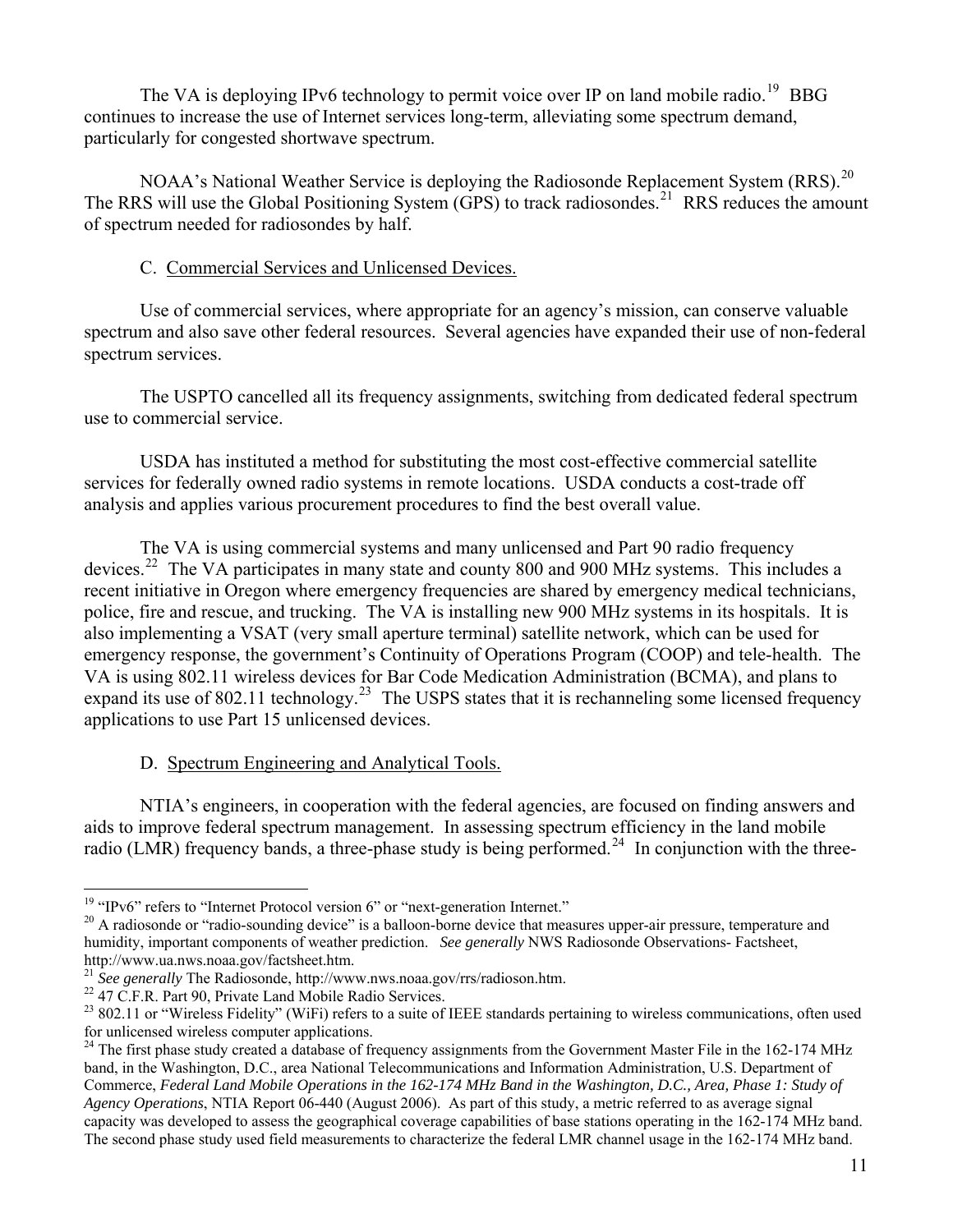phase study, a report assessing the current frequency assignment process in the LMR frequency bands has been completed. These reports will be used as the technical basis for establishing policies to improve spectrum efficiency in the federal LMR frequency bands.

 Both NTIA and the FCC are developing proposals for a joint Spectrum Sharing Innovation Test Bed.<sup>[25](#page-11-0)</sup> The test bed will explore innovative ways to make more intensive use of the Nation's airwaves and explore the feasibility of sharing between federal and non-federal users. NTIA and the FCC will each identify approximately 10 MHz of spectrum to be used in the test bed. Both agencies solicited public comment on this pilot program in 2006.

NTIA is developing a Best Practices Handbook with the support of the federal agencies, particularly DOD. In this connection, DOD proposed a channel plan for the 4400-4940 MHz band, a federal fixed microwave band. The channel plan provides a structure for more efficient spectrum use.

#### **VIII. Advanced Information Technology.**

The Presidential Initiative underscores the role that information technology plays in accelerating assignment and coordination of frequencies. To this end, NTIA is developing the Federal Spectrum Management System, a suite of software programs that will streamline the frequency assignment and system certification processes. NTIA established a working partnership with the FCC to create an automated frequency coordination system. These agencies have taken the first step toward a streamlined authorization process.[26](#page-11-1)

In the near and mid-term, IT improvements will support federal spectrum management evolution, reducing paperwork, duplication of effort, and the time for application processing. These advances will evolve over time to support the long-term objective of assured and dynamic spectrum access.

#### **IX. Reducing International Barriers to United States Technology.**

#### A. Improved World Radio Communication Conference Preparation and Implementation.

NTIA completed a status summary of recommended improvements to U.S. preparations for World Radio Communication Conferences (WRC). NTIA, and the other two lead agencies, the Department of State and the FCC, have increased the engagement of senior-level management in WRC-related activities. The U.S. Government Principals Group has expanded to encompass WRC activities.<sup>[27](#page-11-2)</sup> This body provides oversight and policy guidance on WRC issues.

While the federal and non-federal WRC preparatory processes remain independent, NTIA and FCC staff meet regularly to develop consensus positions and proposals. The two agencies work closely with State on outreach to other countries in order to build coalitions and define strategic approaches.

This report is in the inter-agency review process. The third phase study uses the results of the two previous studies to derive the geographical coverage and traffic level specifications needed to design alternative LMR systems that would provide the same level of performance and coverage as the current conventional LMR systems but in a more spectrally efficient manner. This report is in the inter-agency review process.<br>
<sup>25</sup> See Report 1, Recommendation 11; Report 2, Recommendation 6(b), *supra* note 1, at 4.

<span id="page-11-0"></span>

<span id="page-11-1"></span><sup>&</sup>lt;sup>26</sup> This partnership will implement the June 2004 recommendation that NTIA and FCC certification and licensing databases be coordinated. *See* Report 2, Recommendation 7. and Report 1, Recommendation 3, *supra* note 1, at

<span id="page-11-2"></span><sup>&</sup>lt;sup>27</sup> The U.S. Government Principals Group is coordinated by the Department of State. It consists of agency leaders who focus on telecommunications policy.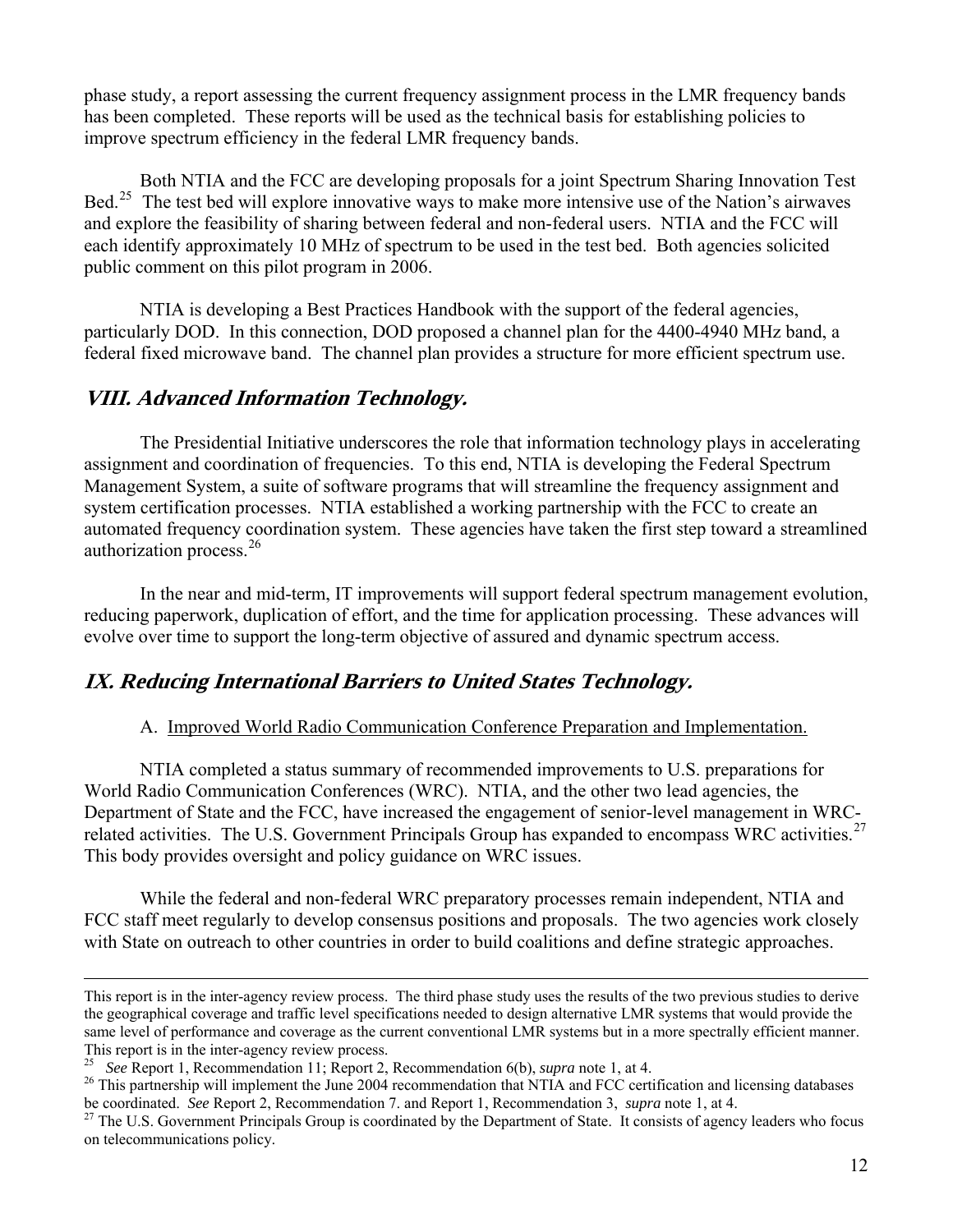NTIA and the FCC quickly adopted a plan to implement the WRC Final Acts of 2003. This swift action provides certainty, facilitates planning, stimulates investment and jobs, and provides a model for future WRC implementations.

#### B. Advancing International Spectrum Management Policy.

NTIA, in collaboration with the federal agencies, studied the international spectrum policy framework. This project reviewed (1) barriers to implementation of new technologies and services; (2) U.S. technical, administrative and financial contributions to international spectrum-policy organizations; (3) cross-border coordination processes; and (4) global and regional spectrum harmonization and technical interoperability. The results of the study will be compiled into a report to be released in 2007.

### **X. Unified Federal Response.**

 $\overline{a}$ 

#### A. Implementation Plan and Working Level Groups.

The President directed the Secretary of Commerce to establish a plan to implement all the recommendations made in the June 2004 Reports that were not specifically addressed in the 2004 Executive Memorandum. In March 2006, the Department of Commerce published this report.<sup>[28](#page-12-0)</sup> NTIA was supported by the federal agencies in the implementation of recommendations from the June 2004 Reports through participation in seven advisory working level groups. These groups are accomplishing the tasks outlined in the Implementation Plan and their achievements are detailed in Appendix A.

#### B. Policy and Plans Steering Group.

The Policy and Plans Steering Group (PPSG) met twice during the period covered by this report. The PPSG is an advisory group of senior, political-level officials advising NTIA on spectrum policy and strategic plans. The PPSG provided input on the development of the Implementation Plan for the *President's Initiative*, the formulation of the Federal Strategic Spectrum Plan, the role of the FCC Defense Commissioner and other issues. All of the federal agencies involved in the Presidential Initiative participated in the PPSG.

### **CONCLUSION**

The *Presidential Spectrum Policy Initiative* made substantial progress in its second year, inspiring innovations and improvements. The federal agencies improved internal processes, made more efficient use of spectrum, and considered alternatives for meeting future spectrum requirements. With the continued development of the Spectrum Sharing Innovation Test Bed, the publication of the Federal Strategic Spectrum Plan, the development of the National Strategic Spectrum Plan, and the creation of the Commerce Spectrum Management Advisory Committee, these efforts will intensify in the coming year.

<span id="page-12-0"></span><sup>28</sup> Department of Commerce, *Spectrum Management for the 21st Century: Plan to Implement Recommendations of the President's Spectrum Policy Initiative* (Mar. 2006), *available at* [http://www.ntia.doc.gov/osmhome/reports/ImplementationPlan2006.htm.](http://www.ntia.doc.gov/osmhome/reports/ImplementationPlan2006.htm)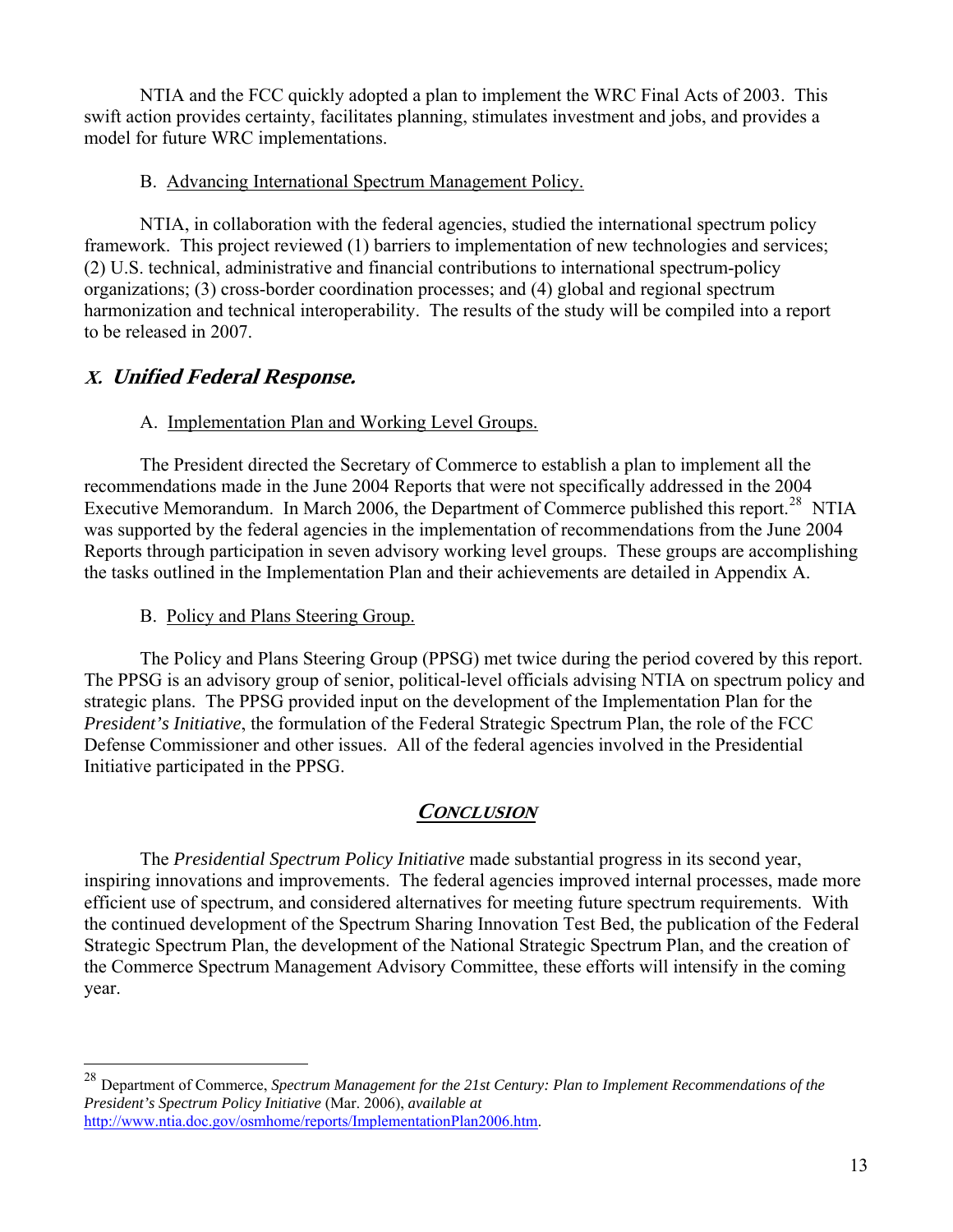## **APPENDIX A**  *OVERVIEW OF KEY NTIA DELIVERABLES AND TARGET DATES*

**Project A:** Improve Stakeholder Participation and Maintain High Qualifications of Spectrum Managers

| A.1. Establish a Commerce Spectrum            | <b>Chartered</b>   |
|-----------------------------------------------|--------------------|
| <b>Management Advisory Committee</b>          | in                 |
|                                               | <b>May 2005</b>    |
| <b>Accomplishments:</b>                       | <b>Appointed</b>   |
|                                               | <b>November</b>    |
|                                               |                    |
| Secretary of Commerce appointed diverse       | 2006               |
| group of private sector representatives to    |                    |
| the Commerce advisory committee.              |                    |
| A.2. Establish a High Level Interagency       | <b>Established</b> |
| Advisory Group -- Policy and Plans            | <b>January</b>     |
| Steering Group (PPSG)                         | 2005               |
| <b>Accomplishments:</b>                       | <b>PPSG</b> is     |
|                                               | ongoing            |
| Meetings held March 2005, March 2006          |                    |
| and October 2006 to review                    |                    |
| implementation of the President's             |                    |
| <i>Initiative</i> , the status of the Federal |                    |
|                                               |                    |
| Strategic Spectrum Plan and the               |                    |
| reallocation of the 1710-1850 MHz band,       |                    |
| among other matters.                          |                    |
| A.3. Resolve Inter-governmental               | White              |
| Spectrum Disputes Through the Existing        | <b>House</b>       |
| <b>White House Policy Coordinating</b>        | <b>PCC</b>         |
| Committee (PCC) Process and Revise the        | process is         |
| NTIA/FCC MOU to Provide an Additional         | ongoing            |
| Minimum 15 Business Days to                   |                    |
| Accommodate the PCC Process                   |                    |
| <b>Accomplishments:</b>                       | <b>Draft</b>       |
|                                               | <b>MOU</b>         |
| NTIA has shared the draft MOU revisions       | under              |
| with the FCC. This draft was discussed at     | discussion         |
| the PPSG meeting in October 2006.             |                    |
|                                               |                    |
| A.4. Expand the Role of the FCC Defense       |                    |
| Commissioner.                                 |                    |
| <b>Accomplishments:</b>                       | <b>Draft</b>       |
|                                               | rulemaking         |
|                                               | under              |
| NTIA has shared a draft of a proposed         | discussion         |
| rulemaking on this topic with the FCC.        |                    |
| PPSG discussed this item at its October       |                    |
|                                               |                    |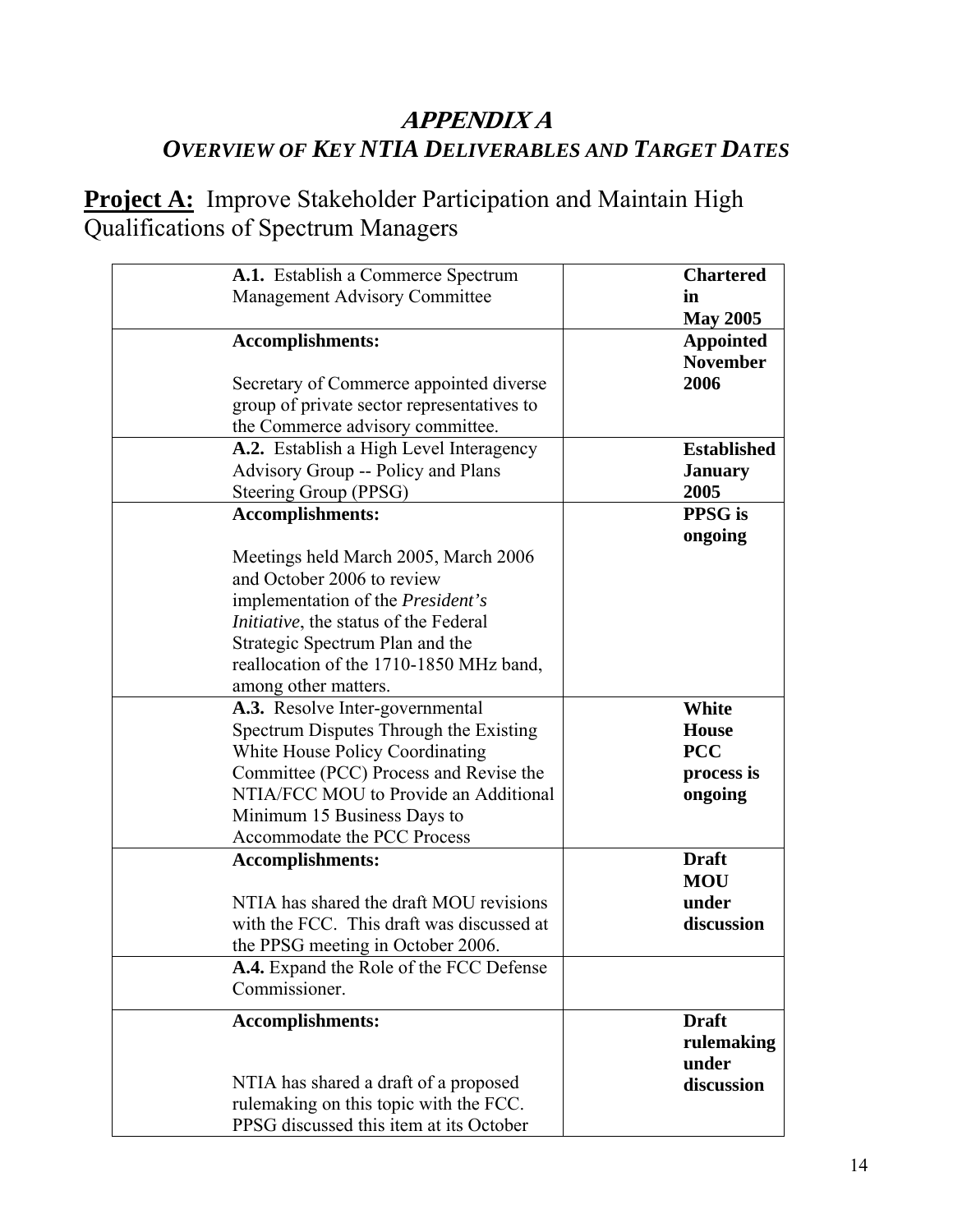| 2006 meeting.                                                                                                                                                                                                                                                                 |                                                      |
|-------------------------------------------------------------------------------------------------------------------------------------------------------------------------------------------------------------------------------------------------------------------------------|------------------------------------------------------|
| <b>A.5.</b> Promote a Career Development<br>Program and Spectrum Management<br>Training                                                                                                                                                                                       | To be<br>completed<br>by<br><b>September</b><br>2007 |
| <b>Accomplishments:</b><br>Two workshops for federal and state radio<br>frequency managers have been held this<br>year. Issues involved in initiating training<br>and career development programs will be<br>discussed in the third or fourth quarter of<br>fiscal year 2007. |                                                      |

**Project B:** Reduce International Barriers to U.S. Innovations in Technologies and Services

| <b>B.1.</b> Improve U.S. Preparations for                                                                                                                                                                                                       | <b>Issued report</b>                                       |
|-------------------------------------------------------------------------------------------------------------------------------------------------------------------------------------------------------------------------------------------------|------------------------------------------------------------|
| <b>World Radio Communication</b>                                                                                                                                                                                                                | recommendations                                            |
| Conferences (WRC)                                                                                                                                                                                                                               | <b>May 2005</b>                                            |
| <b>Accomplishments:</b><br>NTIA completed a status summary<br>regarding implementing WRC<br>recommended improvements on<br>September 30, 2006. The report<br>detailed the status of all<br>recommendations contained in the<br>May 2005 report. | <b>Status summary</b><br>completed<br>September 2006       |
| <b>B.2.</b> Improve International                                                                                                                                                                                                               | <b>Recommendations</b>                                     |
| <b>Spectrum Management Policies</b>                                                                                                                                                                                                             | to be provided by                                          |
| and Regulatory Environment                                                                                                                                                                                                                      | <b>June 2006</b>                                           |
| <b>Accomplishments:</b><br>NTIA completed the final report,<br>including recommendations, and is<br>finalizing the report through the<br>review process.                                                                                        | <b>Presentation of</b><br>recommendations<br>December 2006 |

**Project C:** Modernize Federal Spectrum Management Processes with Advanced Information Technology

| <b>C.1.</b> Implement Advanced Information | Ongoing |
|--------------------------------------------|---------|
| <b>Management Systems</b>                  |         |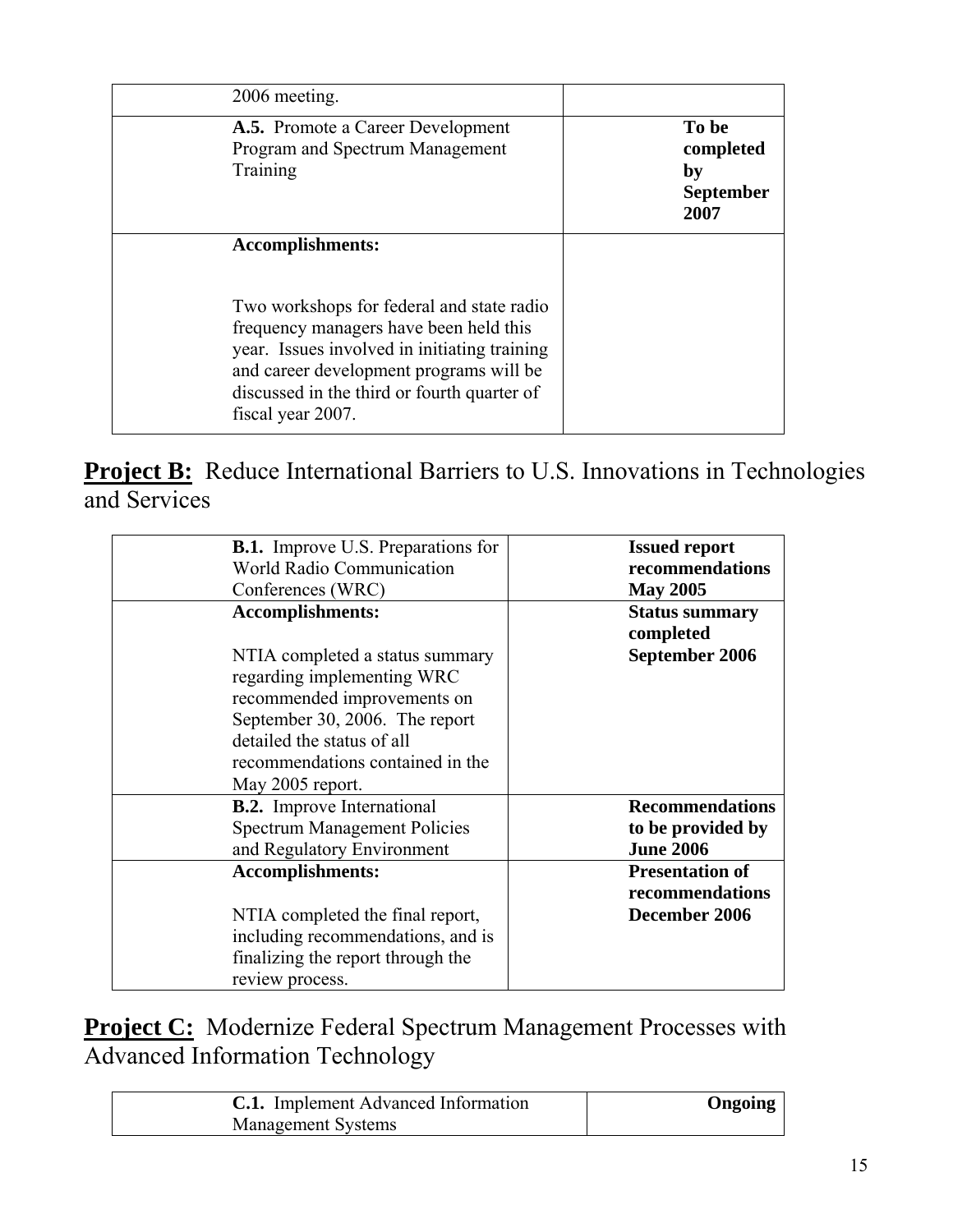| <b>Accomplishments:</b>                                                                                                                                                                                                     |  |
|-----------------------------------------------------------------------------------------------------------------------------------------------------------------------------------------------------------------------------|--|
| Implemented the following classified online<br>systems via the SIPRNet and/or dial-up<br>remote access: Spectrum XXI, FREQNet,<br>IRAC Documents Database, Retrieve, EL-<br>CID, and Data Capture and Forwarding<br>System. |  |
| Developed technical computer hardware<br>requirements and specifications for spectrum<br>management processes.                                                                                                              |  |
| Developed high-level transition plan from the<br>current spectrum management computer<br>system to the proposed new system.                                                                                                 |  |
| Developed and demonstrated a cross-security<br>domain prototype system.                                                                                                                                                     |  |
| Provided electronic access to the daily<br><b>Frequency Assignment Subcommittee</b><br>agenda, which resulted in the discontinuation<br>of paper and CD-ROM distributions.                                                  |  |
| Procured enterprise content management<br>system pursuant to the President's "paperless"<br>initiative" and implemented a pilot project for<br>the electronic processing of IRAC policy<br>documents.                       |  |
| Established working partnership with the<br>FCC for implementation of an automated<br>frequency coordination system.                                                                                                        |  |
| Continued support of the DOD in<br>development of a common data standard for<br>use within the NATO community.                                                                                                              |  |
| Developed a system to stabilize the existing<br>DataWare CD-ROM product used for<br>monthly Government Master File<br>distributions resulting in a \$500K savings in<br>development of a replacement system.                |  |
| <b>Established an Information Security</b><br>Operations Center that allows for automated<br>monitoring of the security and performance of                                                                                  |  |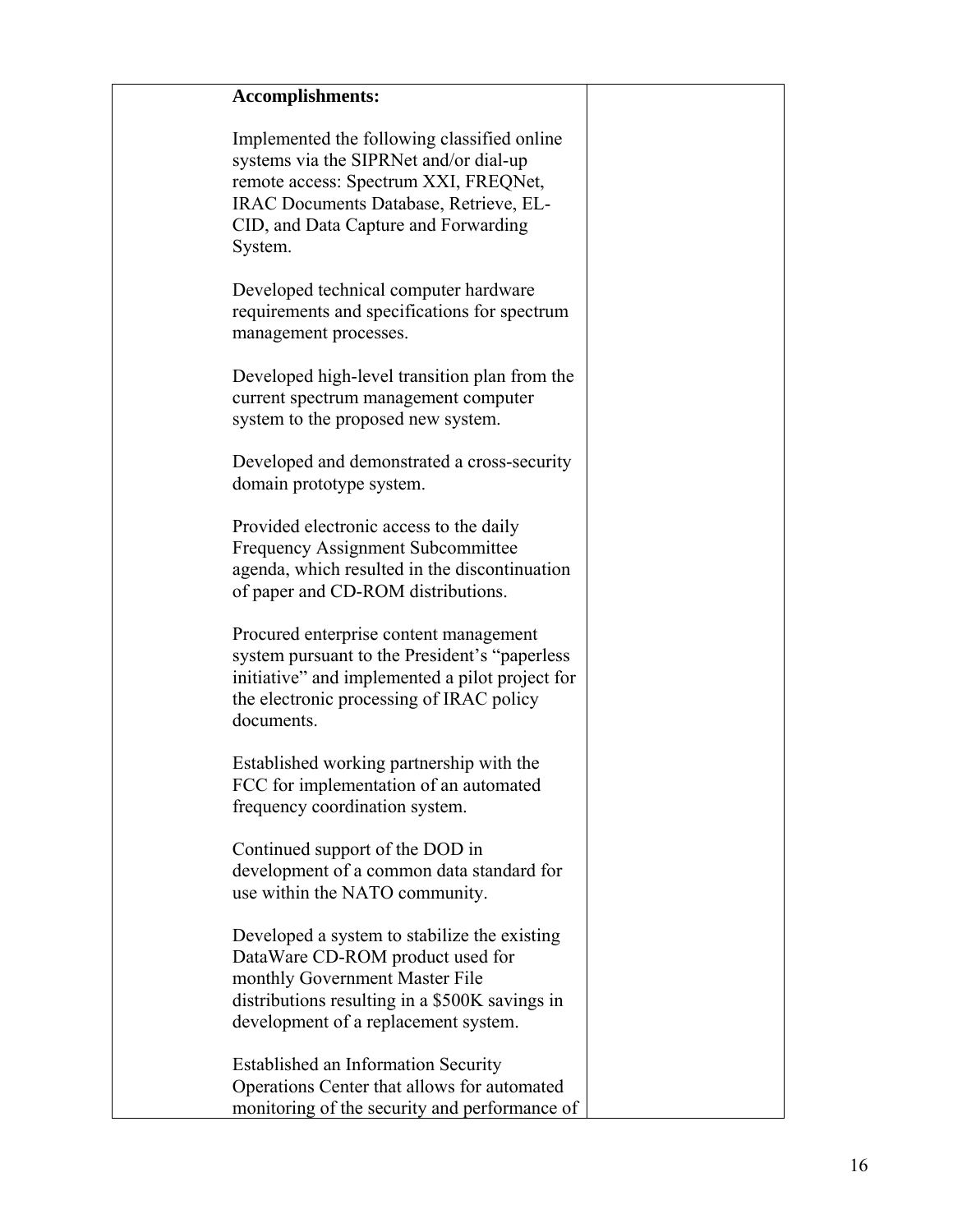| NTIA networks, workstations, and systems.                                                                                                                                                                                                                                                                                                                         |  |
|-------------------------------------------------------------------------------------------------------------------------------------------------------------------------------------------------------------------------------------------------------------------------------------------------------------------------------------------------------------------|--|
| Continued detailed use case analysis for<br>spectrum management business processes,<br>identifying 14 "use cases" or types of<br>activities that OSM performs, over 60<br>business work flows and 1,500 specific<br>requirements of these activities. These<br>requirements have been captured in the newly<br>implemented requirements management<br>repository. |  |
| Evaluated and procured OSM's enterprise<br>portal (a web-based front end accessible to all<br>applications), service oriented architecture<br>framework, business process management<br>and monitoring software.                                                                                                                                                  |  |
| Further refined the OSM data dictionary for<br>increased accuracy and efficiency of OSM<br>systems and processes.                                                                                                                                                                                                                                                 |  |

**Project D:** Satisfy Public Safety Communication Needs and Ensure Interoperability

| <b>D.1.</b> Spectrum Sharing between Federal and<br>Non-Federal Public Safety Agencies                                                                                                                                                                           | T <sub>0</sub><br>be<br>com<br>plete<br>d by<br><b>Dece</b><br>mbe<br>r<br>2006 |
|------------------------------------------------------------------------------------------------------------------------------------------------------------------------------------------------------------------------------------------------------------------|---------------------------------------------------------------------------------|
| <b>Accomplishments:</b><br>NTIA selected the WARN project in Washington,<br>D.C., to test the operational and cost effectiveness<br>of sharing spectrum and communications<br>infrastructure among federal, state and/or local<br>governments and private users. | <b>Pilot</b><br>selec<br>ted<br>Apri<br>2006                                    |
| NTIA expects to publish a report on the results of<br>the demonstration.                                                                                                                                                                                         |                                                                                 |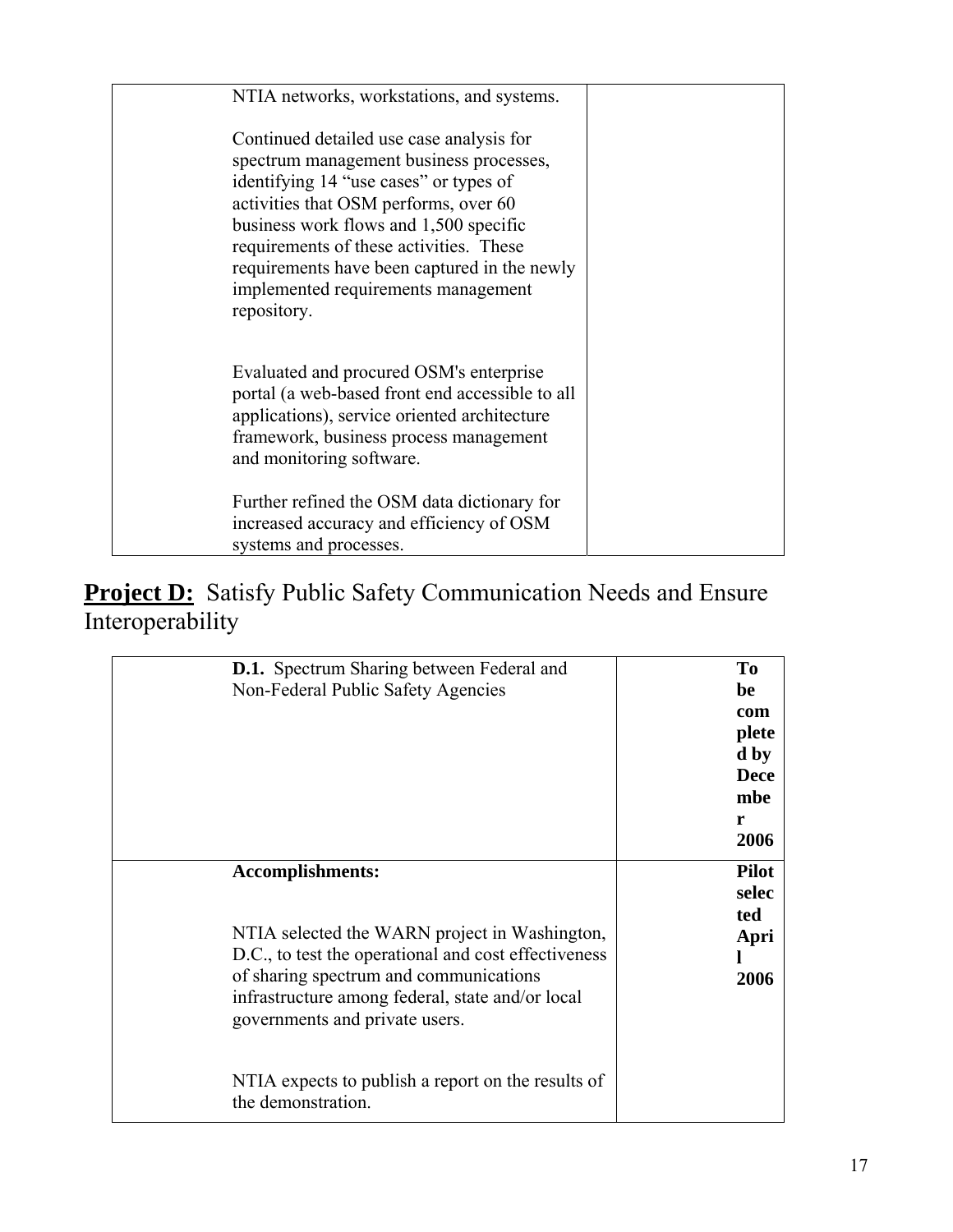| During this period, NTIA continued to lead        |  |
|---------------------------------------------------|--|
| Working Level Group D (WLG-D) in addressing       |  |
| the feasibility of spectrum sharing with public   |  |
| safety entities at all levels of government and   |  |
| with the private sector. Agency representatives   |  |
| supported these meetings, providing direction and |  |
| consultation                                      |  |
|                                                   |  |

## **Project E:** Enhance Spectrum Engineering and Analytical Tools

| E.1. Develop Analytic Approaches, Software<br>Tools, and Engineering Techniques for<br>Evaluating and Improving the Efficiency and<br><b>Effectiveness of Federal Spectrum Use</b>                                                                                                                                                                                                                                                                                                                                                                                                                                                                                                                                                                                                                                                                                                                                                                                                                                                                                          | To be<br>compl<br>eted<br>by<br><b>Septe</b><br>mber<br>2007                                                          |
|-----------------------------------------------------------------------------------------------------------------------------------------------------------------------------------------------------------------------------------------------------------------------------------------------------------------------------------------------------------------------------------------------------------------------------------------------------------------------------------------------------------------------------------------------------------------------------------------------------------------------------------------------------------------------------------------------------------------------------------------------------------------------------------------------------------------------------------------------------------------------------------------------------------------------------------------------------------------------------------------------------------------------------------------------------------------------------|-----------------------------------------------------------------------------------------------------------------------|
| <b>Accomplishments:</b><br>Land Mobile Radio Service<br>NTIA Report 06-440, "Federal Land Mobile<br>Operations in the 162-174 MHz Band in the<br>Washington, D.C., Area, Phase 1: Study of<br>Agency Operations" was published.<br>NTIA is completing internal coordination of a<br>draft report, "Assessment of Federal and Non-<br>Federal Land Mobile Radio Frequency<br>Assignment Methodologies." Publication is<br>expected shortly.<br>NTIA staff has drafted and submitted for inter-<br>agency comment two reports, "Assessment of<br>Alternative Future Federal Land Mobile Radio<br>Systems" and "Measurements to Characterize<br>Land Mobile Channel Occupancy for Federal<br>Bands 162-174 MHz and 406-420 MHz in the<br>Washington, D.C., Area."<br>Associated ongoing research tasks at the Institute<br>for Telecommunication Sciences include:<br>- Proposed Approach to Analyze Radar Spectrum<br>Efficiency<br>- Measurements to Characterize Land Mobile<br>Channel Occupancy for Federal Bands 162-174<br>MHz and 406-420 MHz in the Denver, Colorado, | Land<br>mobil<br>e<br>radio<br>servic<br>e<br>studie<br>s to be<br>compl<br>eted<br>by<br><b>Nove</b><br>mber<br>2007 |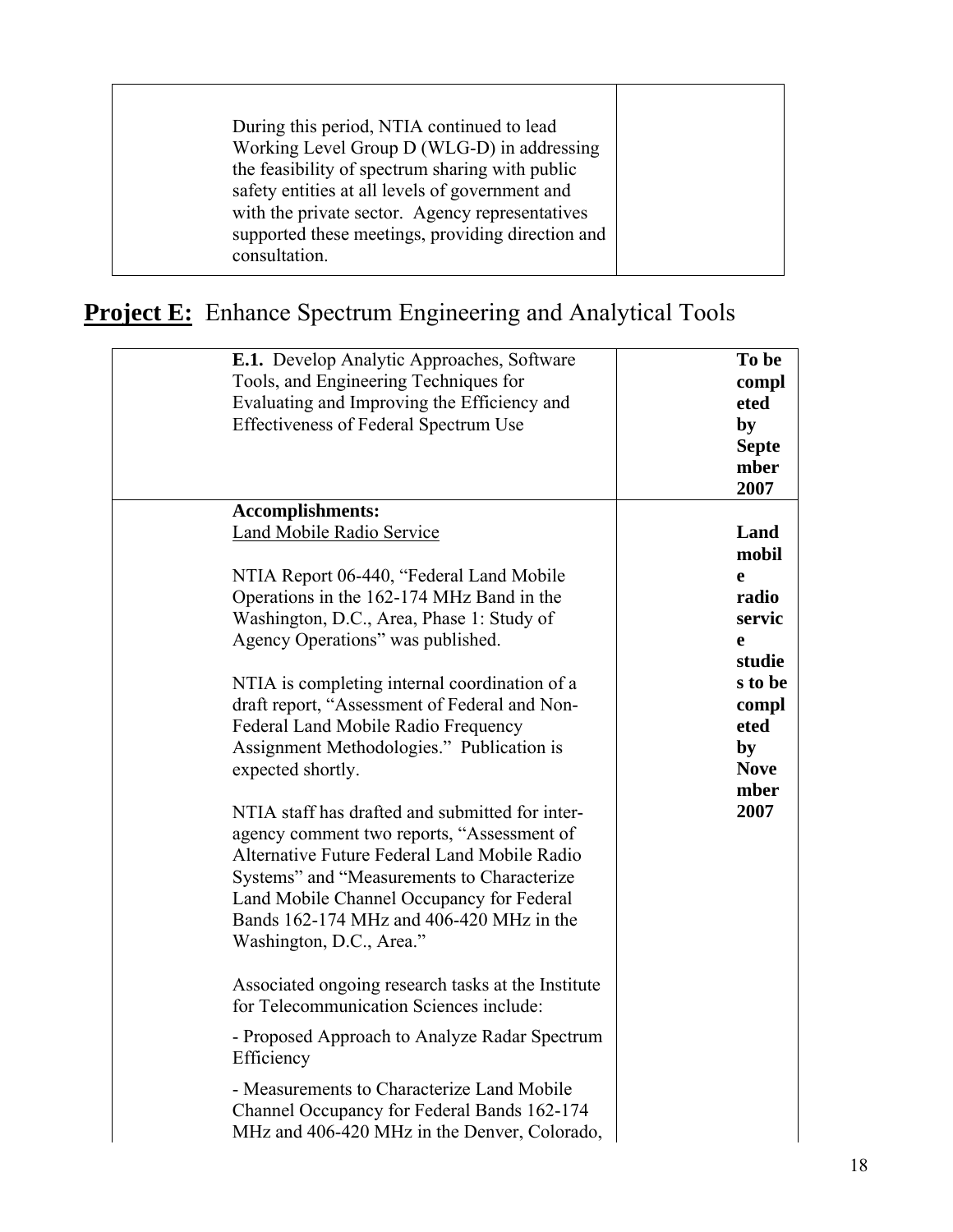| Area                                                                                                                                                                                                                          |                                                                                                                                                                                                                                                           |
|-------------------------------------------------------------------------------------------------------------------------------------------------------------------------------------------------------------------------------|-----------------------------------------------------------------------------------------------------------------------------------------------------------------------------------------------------------------------------------------------------------|
| Other Radio Services<br>Work has started on the fixed and<br>radiodetermination services<br><b>E.2.</b> Develop and Promote Recognition in the<br>Spectrum Management Community for Best<br>Practices in Spectrum Engineering | <b>Fixed</b><br>servic<br>e<br>studie<br>s to be<br>compl<br>eted<br>by<br><b>Dece</b><br>mber<br>2007;<br>radiod<br>etermi<br>nation<br>servic<br>e<br>studie<br>s to be<br>compl<br>eted<br>by<br><b>Dece</b><br>mber<br>2007<br>To be<br>compl<br>eted |
|                                                                                                                                                                                                                               | by<br><b>Nove</b><br>mber<br>2007                                                                                                                                                                                                                         |
| <b>Accomplishments:</b>                                                                                                                                                                                                       | <b>Sectio</b><br>$n3$ of                                                                                                                                                                                                                                  |
| The following reports were published:                                                                                                                                                                                         | the<br><b>Best</b>                                                                                                                                                                                                                                        |
| NTIA Report 05-432 Interference Protection<br>Criteria Phase 1 Compilation from Existing<br>Sources                                                                                                                           | Practi<br>ces<br>Hand<br>book                                                                                                                                                                                                                             |
| NTIA Report TR-06 Effects of RF Interference<br>on Radar Receiver Performance                                                                                                                                                 | to be<br>compl<br>eted                                                                                                                                                                                                                                    |
| Technical memorandums on the following<br>technical areas related to spectrum management                                                                                                                                      | by<br><b>Nove</b>                                                                                                                                                                                                                                         |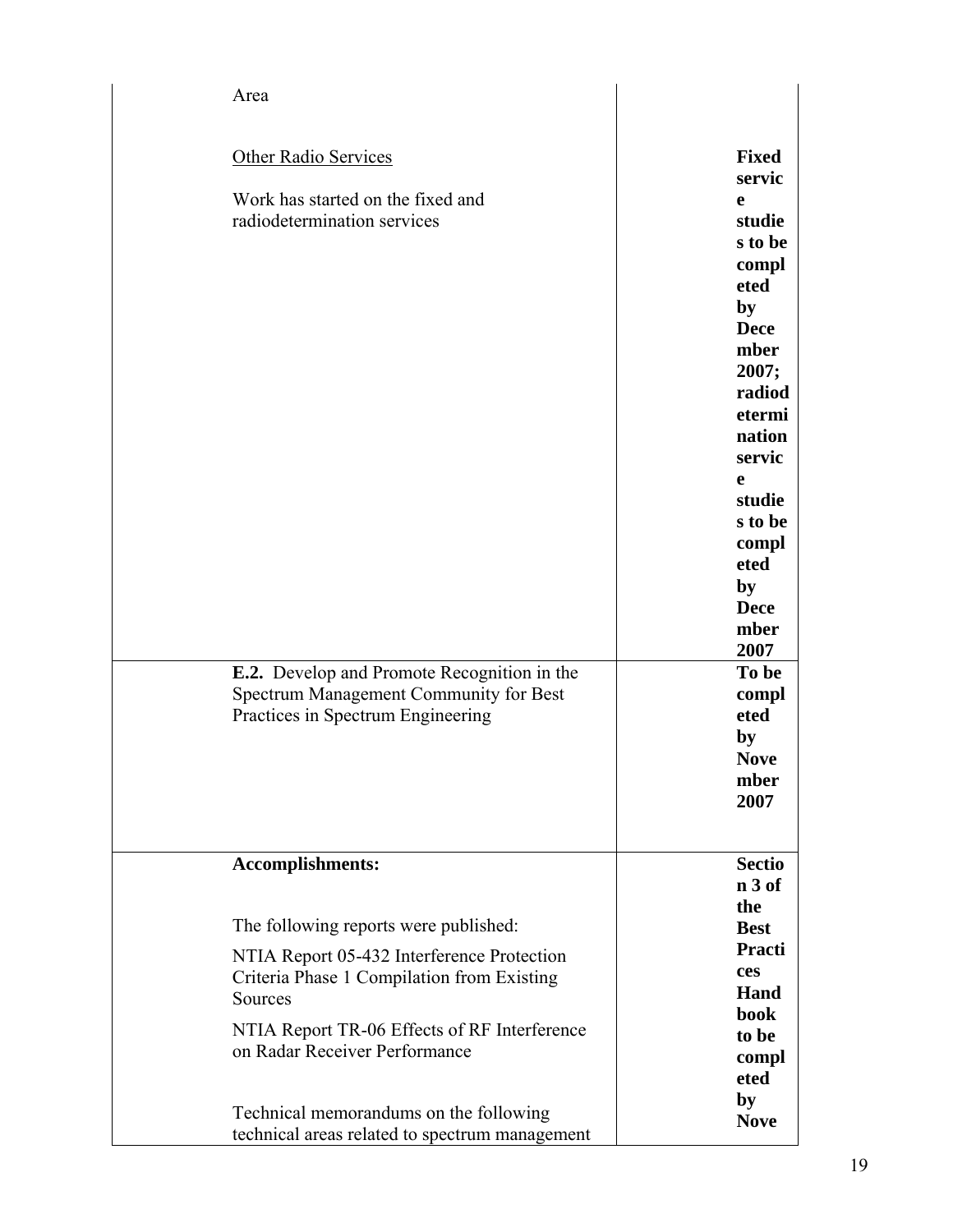| are in-progress:                                                                                                                                                      | mber                                                                                                                                                                                                                          |
|-----------------------------------------------------------------------------------------------------------------------------------------------------------------------|-------------------------------------------------------------------------------------------------------------------------------------------------------------------------------------------------------------------------------|
| <b>Propagation Models</b>                                                                                                                                             | 2007                                                                                                                                                                                                                          |
| Antenna Models                                                                                                                                                        |                                                                                                                                                                                                                               |
| Interference Protection Criteria Phase II                                                                                                                             |                                                                                                                                                                                                                               |
| <b>Equipment Characteristics</b>                                                                                                                                      |                                                                                                                                                                                                                               |
| <b>Building Attenuation</b>                                                                                                                                           |                                                                                                                                                                                                                               |
| <b>Interference Scenarios</b>                                                                                                                                         |                                                                                                                                                                                                                               |
| <b>Communications Receiver Performance</b><br><b>Degradation Handbook</b>                                                                                             |                                                                                                                                                                                                                               |
| Associated ongoing research tasks at the Institute<br>for Telecommunication Sciences include:                                                                         |                                                                                                                                                                                                                               |
| Short range propagation modeling                                                                                                                                      |                                                                                                                                                                                                                               |
| Investigation of the effects receiver signal<br>processing on interference rejection                                                                                  |                                                                                                                                                                                                                               |
| Characterization of low noise amplifiers                                                                                                                              |                                                                                                                                                                                                                               |
| Examination of antenna polarization mismatch                                                                                                                          |                                                                                                                                                                                                                               |
| Extent of frequency range to be considered in<br>electromagnetic compatibility analysis                                                                               |                                                                                                                                                                                                                               |
| <b>E.3.</b> Conduct a Pilot Program to Evaluate<br>Approaches and Techniques to Increase Spectrum<br>Sharing Between Federal and Non-Federal<br><b>Spectrum Users</b> | <b>Pilot</b><br>Progr<br>am to<br>be<br>compl<br>eted<br>by<br><b>Marc</b><br>$\mathbf h$<br>2008.<br><b>Result</b><br>s and<br>recom<br>mend<br>ations<br>of<br><b>Pilot</b><br>Progr<br>am<br>are to<br>be<br>compl<br>eted |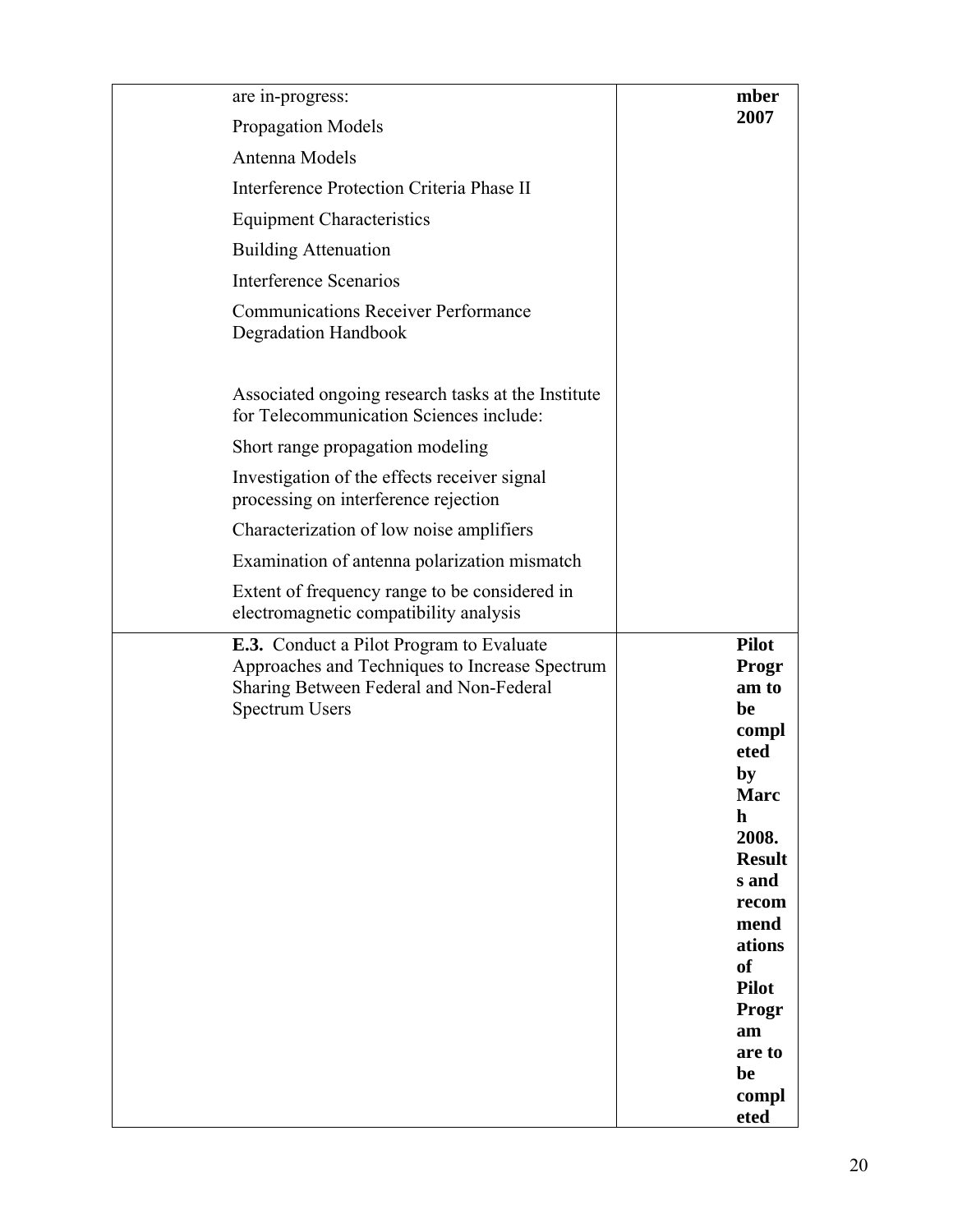| <b>Accomplishments:</b>                                                                                                                                                                                                                                                                                                                                           | by                                                                                                                                                |
|-------------------------------------------------------------------------------------------------------------------------------------------------------------------------------------------------------------------------------------------------------------------------------------------------------------------------------------------------------------------|---------------------------------------------------------------------------------------------------------------------------------------------------|
| In June 2006 NTIA published a Notice of Inquiry                                                                                                                                                                                                                                                                                                                   | <b>Dece</b>                                                                                                                                       |
| (NOI) in the Federal Register seeking public                                                                                                                                                                                                                                                                                                                      | mber                                                                                                                                              |
| comments on the creation of the Spectrum                                                                                                                                                                                                                                                                                                                          | 2008                                                                                                                                              |
| Sharing Innovation Test-Bed (Test-Bed). In                                                                                                                                                                                                                                                                                                                        | <b>Spectr</b>                                                                                                                                     |
| conjunction with the NTIA NOI, the Federal                                                                                                                                                                                                                                                                                                                        | um                                                                                                                                                |
| Communications Commission issued a public                                                                                                                                                                                                                                                                                                                         | <b>Shari</b>                                                                                                                                      |
| notice soliciting public comments on issues                                                                                                                                                                                                                                                                                                                       | $\mathbf{n}\mathbf{g}$                                                                                                                            |
| related to the Test-Bed. The public comments                                                                                                                                                                                                                                                                                                                      | <b>Innov</b>                                                                                                                                      |
| provided proposals on the frequency bands and                                                                                                                                                                                                                                                                                                                     | ation                                                                                                                                             |
| technologies to be implemented in the Test-Bed,                                                                                                                                                                                                                                                                                                                   | Test-                                                                                                                                             |
| authorization of Test-Bed operations, protection                                                                                                                                                                                                                                                                                                                  | <b>Bed</b>                                                                                                                                        |
| of incumbent spectrum users from Test-Bed                                                                                                                                                                                                                                                                                                                         | will be                                                                                                                                           |
| operations, duration of the Test-Bed, number of                                                                                                                                                                                                                                                                                                                   | operat                                                                                                                                            |
| test-Bed participants, and evaluation of the Test-                                                                                                                                                                                                                                                                                                                | ional                                                                                                                                             |
| Bed results. The proposals made by the public in                                                                                                                                                                                                                                                                                                                  | by                                                                                                                                                |
| response to the NTIA NOI and the FCC Public                                                                                                                                                                                                                                                                                                                       | Octob                                                                                                                                             |
| Notice will be used by the federal agencies and                                                                                                                                                                                                                                                                                                                   | er                                                                                                                                                |
| the FCC to develop proposals for the Test-Bed.                                                                                                                                                                                                                                                                                                                    | 2007                                                                                                                                              |
| <b>E.4.</b> Develop and Promote the Use of Modern                                                                                                                                                                                                                                                                                                                 | Ongoi                                                                                                                                             |
| Analytic Tools for Spectrum Engineering                                                                                                                                                                                                                                                                                                                           | ng                                                                                                                                                |
| <b>Accomplishments:</b><br>A question aire was developed to identify the<br>current capabilities of the federal agencies and<br>their contractors. One-on-one meetings were held<br>with many of the federal agencies to discuss in<br>further detail their responses to the questionnaire.<br>Based on the questionnaire responses and the<br>meetings, a status | <b>Phase</b><br>$\mathbf{1}$<br>status<br>report<br>on<br>curre<br>nt<br>model<br>capabi<br><b>lities</b><br>compl<br>eted<br>Janua<br>ry<br>2007 |
| report of the first phase consolidated the                                                                                                                                                                                                                                                                                                                        | <b>First</b>                                                                                                                                      |
| information identifying current capabilities and                                                                                                                                                                                                                                                                                                                  | versio                                                                                                                                            |
| any new requirements for spectrum management                                                                                                                                                                                                                                                                                                                      | n of                                                                                                                                              |
| tools. This information will be used in the first                                                                                                                                                                                                                                                                                                                 | the                                                                                                                                               |
| phase of the Spectrum Tools Catalog.                                                                                                                                                                                                                                                                                                                              | <b>Spectr</b>                                                                                                                                     |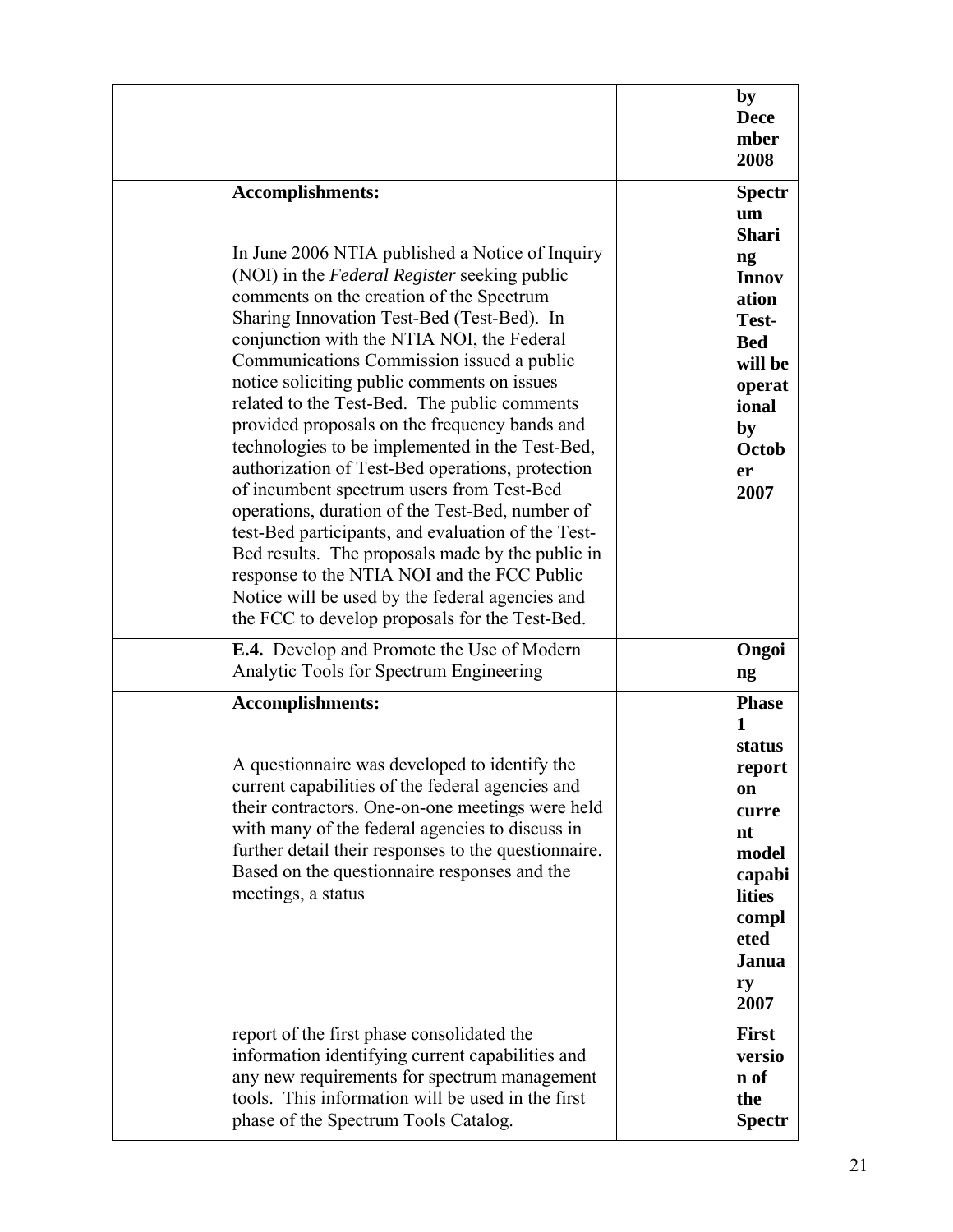| um<br><b>Tools</b><br><b>Catalo</b>               |
|---------------------------------------------------|
| g<br>compl<br>eted<br>by<br>Septe<br>mber<br>2007 |

## **Project F:** Promote Efficient and Effective Use of Spectrum

| <b>F.1.</b> Improve the Technical Planning Process                                                                                                                                                                                                                                                                                                                                                                                                                                                                                            | To<br>be<br>com<br>plete<br>d by<br><b>Dece</b><br>mbe<br>r<br>2007 |
|-----------------------------------------------------------------------------------------------------------------------------------------------------------------------------------------------------------------------------------------------------------------------------------------------------------------------------------------------------------------------------------------------------------------------------------------------------------------------------------------------------------------------------------------------|---------------------------------------------------------------------|
| <b>Accomplishments:</b>                                                                                                                                                                                                                                                                                                                                                                                                                                                                                                                       |                                                                     |
| The President's Spectrum Policy Initiative directs<br>agencies to implement policies and procedures to<br>evaluate their proposed needs for use of the<br>spectrum before seeking spectrum certification<br>from NTIA for new or improved radio systems.<br>NTIA convened several meetings of Working<br>Level Group F (WLG-F). The majority of<br>requests for certification of spectrum support are<br>submitted by the military agencies, so WLG-F is<br>initially focusing upon DOD processes.                                            |                                                                     |
| DOD is currently developing a system<br>engineering methodology that can be used to<br>perform spectrum efficiency and effectiveness<br>trade-off analyses and promote consideration of<br>spectrum efficiency in its planning and<br>procurement processes. The military services are<br>also preparing a companion new instruction to<br>implement procedures for management and use of<br>the electromagnetic spectrum that is intended to<br>establish a unified DOD approach to achieving<br>assured spectrum access within national and |                                                                     |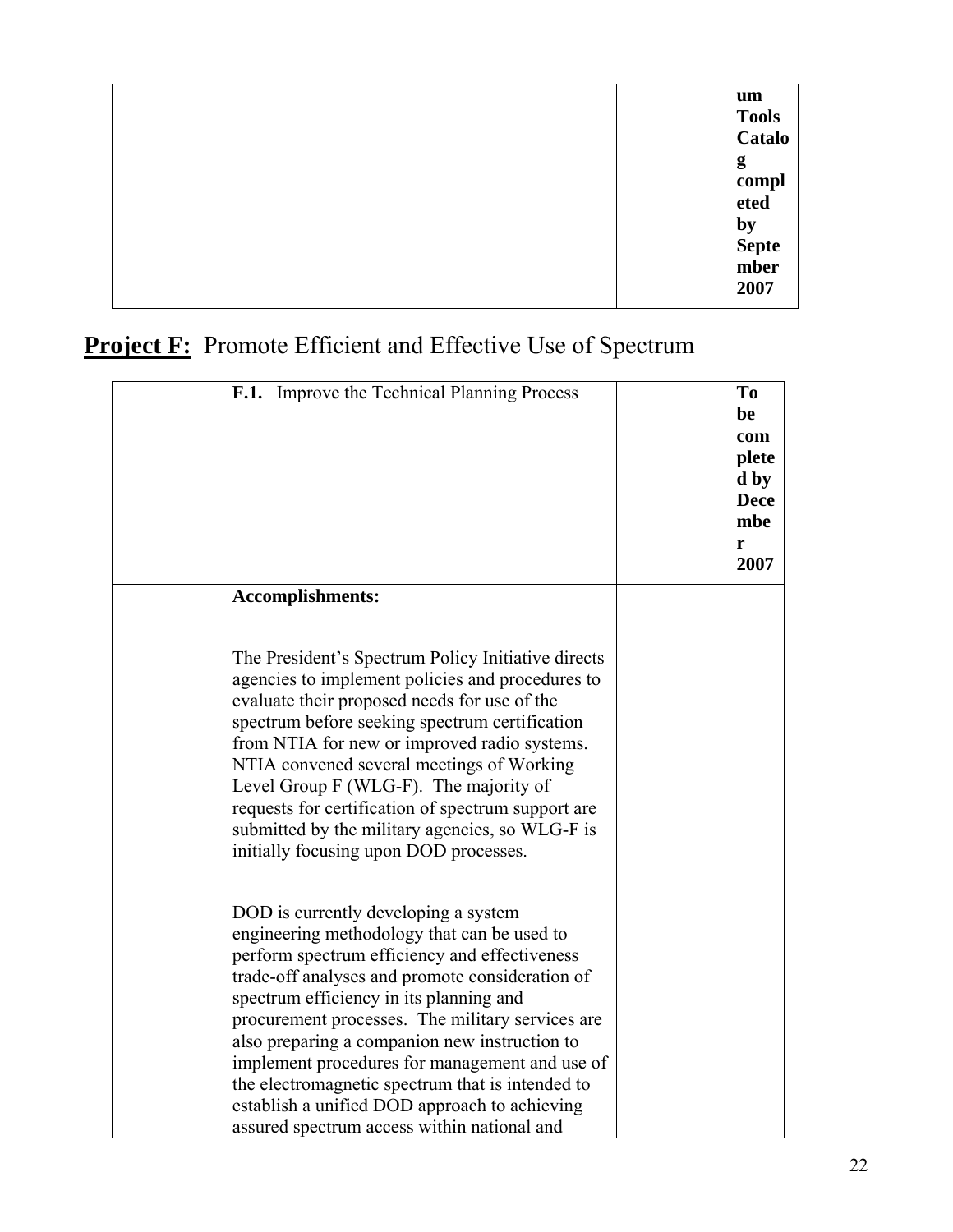| international regulations. |  |
|----------------------------|--|
|                            |  |

**Project G:** Improve Long-term Planning and Promote Use of Market-Based Economic Mechanisms in Spectrum Management

| a National Spectrum Plan | <b>G.1.</b> Improve the Processes for Federal<br>Agencies' Spectrum Planning and Produce                                                                         | Federal<br><b>Strategic</b><br><b>Spectrum</b><br><b>Plan due</b><br>to be<br>completed<br>by May<br>2006;<br><b>National</b><br><b>Spectrum</b><br>Plan due<br>to be<br>completed<br>by<br><b>December</b><br>2007 |
|--------------------------|------------------------------------------------------------------------------------------------------------------------------------------------------------------|---------------------------------------------------------------------------------------------------------------------------------------------------------------------------------------------------------------------|
| <b>Accomplishments:</b>  |                                                                                                                                                                  |                                                                                                                                                                                                                     |
|                          |                                                                                                                                                                  |                                                                                                                                                                                                                     |
|                          | Federal Strategic Spectrum Plan circulated<br>for agency input September 2006. PPSG<br>provided additional input in October 2006.                                |                                                                                                                                                                                                                     |
|                          | G.2. Improve Federal Agencies' Processes<br>and Procedures to Better Consider the<br>Economic Value of Spectrum When<br>Investing in Spectrum-Dependent Systems. | <b>OMB</b><br>portion<br>completed<br>at the end<br><b>of</b><br><b>November</b><br>2004;<br><b>NTIA</b> and<br>interagenc<br>y<br>completio<br>n due by<br><b>September</b><br>2007                                |
| Accomplishments:         |                                                                                                                                                                  |                                                                                                                                                                                                                     |
|                          |                                                                                                                                                                  |                                                                                                                                                                                                                     |
|                          | Review of internal processes of several                                                                                                                          |                                                                                                                                                                                                                     |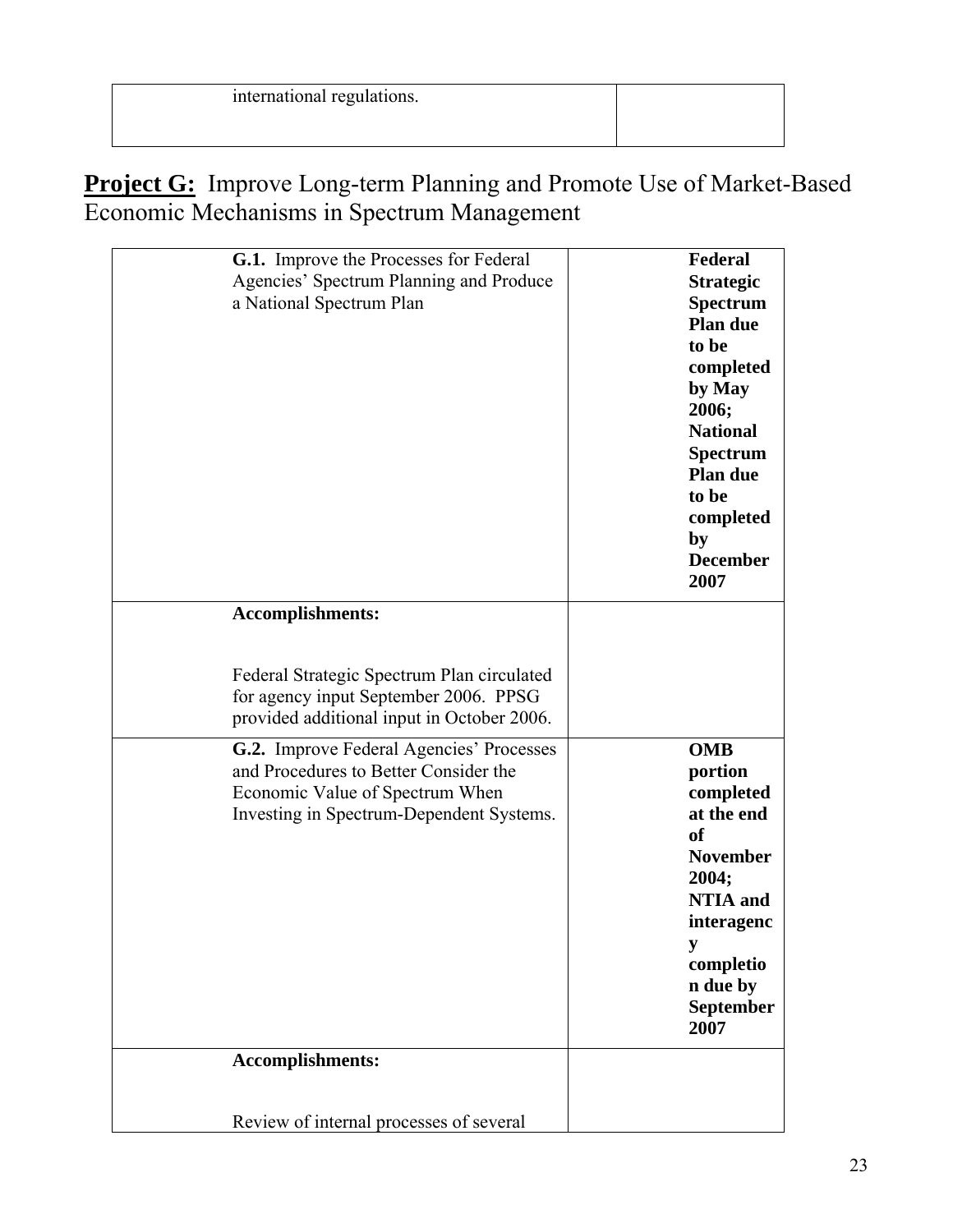| agencies with respect to integrating<br>spectrum strategic and capital planning<br>with agency strategic and capital planning<br>process. Input to OPAD with respect to<br>developing methodologies for determining<br>spectrum value. Dialogue with OMB with<br>respect to possible revisions of Circular A-<br>11 to clarify obligations of agencies,<br>especially with respect to consideration of<br>the economic value of spectrum. Input to<br>WLG-F with respect to revisions to the<br>NTIA Manual regarding compliance with<br>OMB Circular A-11. NTIA continued to<br>lead Working Level Group G with respect<br>to Capital Planning issues and<br>consideration of spectrum value. |                                      |
|------------------------------------------------------------------------------------------------------------------------------------------------------------------------------------------------------------------------------------------------------------------------------------------------------------------------------------------------------------------------------------------------------------------------------------------------------------------------------------------------------------------------------------------------------------------------------------------------------------------------------------------------------------------------------------------------|--------------------------------------|
| G.3. Develop a Plan to Identify and<br>Implement Incentives for Improving<br>Efficiency in Federal Agencies' Spectrum<br>Use.                                                                                                                                                                                                                                                                                                                                                                                                                                                                                                                                                                  | <b>Completed</b><br>in April<br>2006 |
| <b>Accomplishments:</b>                                                                                                                                                                                                                                                                                                                                                                                                                                                                                                                                                                                                                                                                        |                                      |
| Plan to implement incentives submitted to<br>White House in February 2006. Two of the<br>seven deliverables relevant to this task<br>were completed in FY 2006.                                                                                                                                                                                                                                                                                                                                                                                                                                                                                                                                | <b>February</b><br>2006              |
| NTIA and the National Academy of<br>Sciences cosponsored a workshop on the<br>use of economic or other incentives in<br>order to increase the efficiency of federal<br>and non-federal spectrum use.                                                                                                                                                                                                                                                                                                                                                                                                                                                                                           | February–<br><b>March</b><br>2006    |
| NTIA completed a study of international<br>practices that incorporate market<br>mechanisms into more efficient spectrum<br>management.                                                                                                                                                                                                                                                                                                                                                                                                                                                                                                                                                         | <b>FY 2006</b>                       |
| <b>G.4.</b> Promote the Implementation of a<br>Wide Range of Incentives to Improve the<br>Efficiencies of Both Government and<br>Private Sector Spectrum Use.                                                                                                                                                                                                                                                                                                                                                                                                                                                                                                                                  | Ongoing                              |